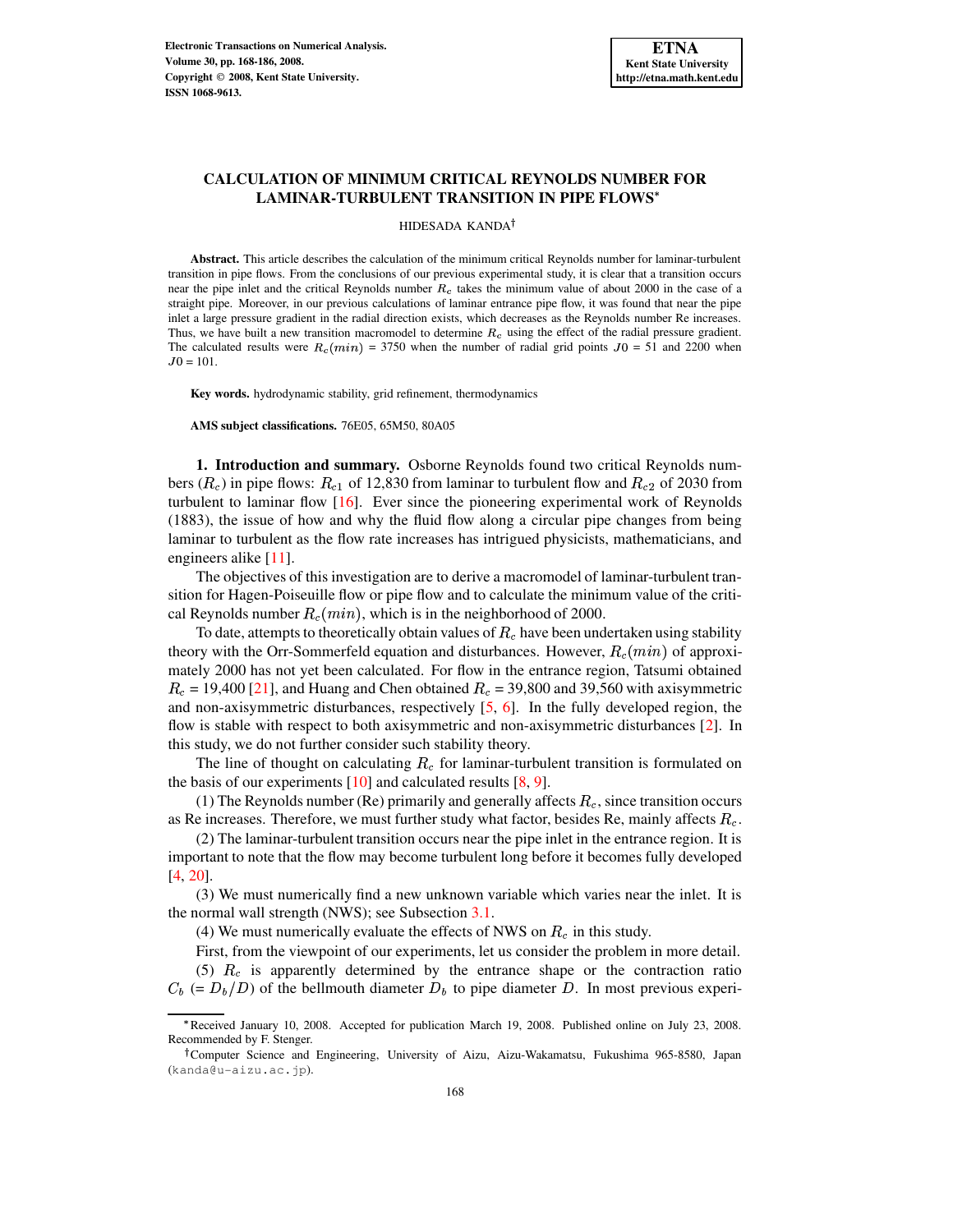

FIG. 1.1. *Velocity development in entrance region of a straight circular pipe.*

<span id="page-1-0"></span>ments, pipes were fitted with trumpet mouthpieces or bellmouths at the inlet, so that water might enter without disturbances.  $R_c(min)$  of approximately 2000 is obtained in the case of a straight circular pipe. The sharp edge of the straight pipe is not a singular point in the transition, since  $R_c$  is a smooth function of  $C_b$  at  $\approx 2000$ .

(6) The transition occurs near the pipe inlet. For example, in the case of a straight pipe, the transition occurs approximately 6–13 diameters downstream at  $\text{Re} \approx 2000$ . Consider a dimensionless axial coordinate  $(X)$ ; let  $x'$  be the actual axial coordinate, then  $X = x'/(DRe)$ . For the above example, the transition occurs at the pipe inlet of  $X \le 13/2000 = 0.0065$ .

(7) For Reynolds' color-band experiments,  $R_c$  varies when  $C_b = 1-2.3$ , particularly when  $C_b = 1-1.4$ . If the radial distance of  $C_b = 1.4$  is transformed to the axial distance to check the order of length, then for Re  $\approx 2000$ ,  $X \le 1.4/2000 = 0.0007$ .

Second, let us consider the viewpoint of previous experimental and numerical results. In the entrance region, the velocity profile changes from a uniform distribution at the pipe inlet to a parabolic one at the entrance length, as shown in Fig. [1.1.](#page-1-0) Generally, thus far, three major variables have been studied  $[3]$ : (i) the velocity distribution in all sections, (ii) the entrance length  $L_e$ , which is defined as the distance from the inlet to the point where the centerline velocity reaches 99% of the fully developed value, and (iii) the pressure drop  $\Delta p$ . The region from the inlet to  $L_e$  is called the entrance region and the downstream region from  $L_e$  is called the fully developed region.

 $L_{e}$  [\[1\]](#page-16-10) is expressed as

<span id="page-1-1"></span>(1.1) 
$$
Le = \frac{x'}{D\text{Re}} = \frac{0.60}{\text{Re}(0.035\text{Re} + 1)} + 0.056.
$$

From [\(1.1\)](#page-1-1),  $Le = 0.0562$  at Re = 300, and Le takes a constant value of 0.056 at Re  $> 500$ . The total pressure drop  $\Delta p(X)$  from the pipe inlet is expressed as the sum of the pressure drop  $64X$  that would occur if the flow were fully developed, plus the excess pressure drop  $K(X)$  to account for the developing region.

<span id="page-1-2"></span>
$$
\Delta p(X) = p(0) - p(X) = -p(X) = 64X + K(X)
$$

 $K(X)$  is assumed to be  $K(\infty)$  in [\(1.2\)](#page-1-2) for the fully developed region [\[1\]](#page-16-10). From (1.2),  $K(\infty)$ is 1.276 at Re = 500 and 1.219 at Re = 2000.  $K(\infty)$  is approximately the same at Re  $\geq$  500.

(1.2) 
$$
K(\infty) = 1.20 + \frac{38}{\text{Re}}
$$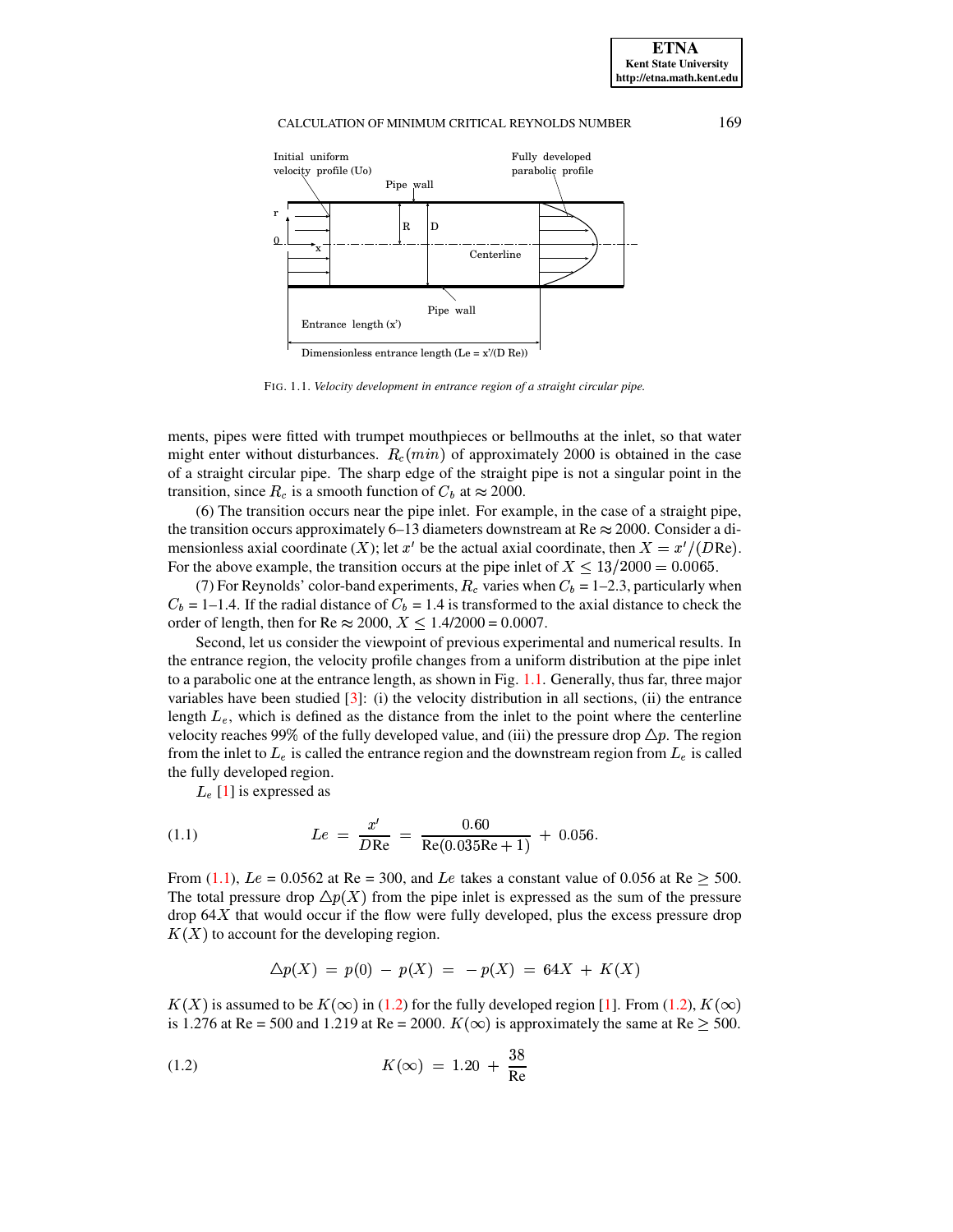(8) We discuss properties(a) and (b) of two parameters, which will enable us to determine accurate values of  $R_c$ : parameter (a) is a constant regardless of Re for Re  $\geq$  500 while parameter (b) varies inversely as Re increases. The intersection of the lines of the parameters should indicate a critical value; see Fig. [4.3.](#page-15-0)

(9) It is clear from [\(1.1\)](#page-1-1) that the velocity distribution and  $L_e$  in the X coordinate are approximately the same at  $Re > 500$ . Thus, parameter (a) of a constant magnitude is set to be the increase in kinetic energy KE on the basis of the velocity development from a uniform to a parabolic profile; see Subsection [3.3.](#page-10-0) Concerning moving fluid particles, the physical unit of KE is power, i.e., energy per second.

(10) We found numerically that at Re  $\approx R_c$ , a large pressure gradient exists in the normal direction near the inlet and disappears as Re increases. This normal pressure gradient is caused by NWS.

(11) We must evaluate the relationship between  $R_c$  and the normal pressure gradient or NWS. The first law of thermodynamics (conservation of energy) states that the increase in the energy of a material region is the result of work and heat transfers to the region  $[12]$ . If there is no heat transfer, then some work is done on the fluid particles for KE. The physical units of energy and work are the same. Thus, parameter (b) is set to be the power RW done by NWS.

Therefore, the main research subject is to numerically investigate the relationship among KE, RW, and  $R_c$ .

# **2. Calculation of radial pressure gradient.**

**2.1. Governing equations.** First, we consider dimensionless variables. All lengths and velocities are normalized by the pipe diameter  $D$  and the mean velocity  $U_0$ , respectively. The pressure is normalized by  $(1/2)\rho U_0^2$ . Re is based on  $U_0$  and D. Note that the dimensionless axial coordinate  $x = x'/D$  is used for calculation and  $X = x'/(DRe)$  is used in our figures and tables, where  $x'$  is the actual axial coordinate.

We consider unsteady flow of an incompressible Newtonian fluid with a constant viscosity and density, and we disregard gravity and external forces. We introduce the streamfunction and vorticity formulas in the two-dimensional cylindrical coordinates for the governing equations in order to avoid the explicit appearance of the pressure term. Accordingly, the velocity fields are determined without any assumptions concerning the pressure. Subsequently, the pressure distribution is calculated using the values of the velocity fields.

The dimensionless transport equation for the vorticity is expressed as

<span id="page-2-1"></span>
$$
(2.1) \quad \frac{\partial \omega}{\partial t} - \frac{1}{r} \frac{\partial \psi}{\partial x} \frac{\partial \omega}{\partial r} + \frac{1}{r} \frac{\partial \psi}{\partial r} \frac{\partial \omega}{\partial x} + \frac{\omega}{r^2} \frac{\partial \psi}{\partial x} = \frac{1}{\text{Re}} \left\{ \frac{\partial}{\partial r} \left[ \frac{1}{r} \frac{\partial (r\omega)}{\partial r} \right] + \frac{\partial^2 \omega}{\partial x^2} \right\}.
$$

The Poisson equation for  $\omega$  is derived from the definition of  $\omega$ , i.e.,

<span id="page-2-2"></span>(2.2) 
$$
-\omega = \nabla^2 \psi = \frac{\partial}{\partial r} \left( \frac{1}{r} \frac{\partial \psi}{\partial r} \right) + \frac{\partial^2}{\partial x^2} \left( \frac{\psi}{r} \right).
$$

The axial velocity  $u$  and radial velocity  $v$  are defined as the derivatives of the streamfunction, i.e.,

<span id="page-2-0"></span>(2.3) 
$$
u = \frac{1}{r} \frac{\partial \psi}{\partial r}, \quad v = -\frac{1}{r} \frac{\partial \psi}{\partial x}.
$$

Only the angular ( $\theta$ ) component of a two-dimensional flow field  $\omega$  is non-negligible; thus, we shall replace  $\omega_{\theta}$  with  $\omega$ ,

<span id="page-2-3"></span>(2.4) 
$$
\omega = \omega_{\theta} = [\nabla \times V]_{\theta} = \frac{\partial v}{\partial x} - \frac{\partial u}{\partial r}.
$$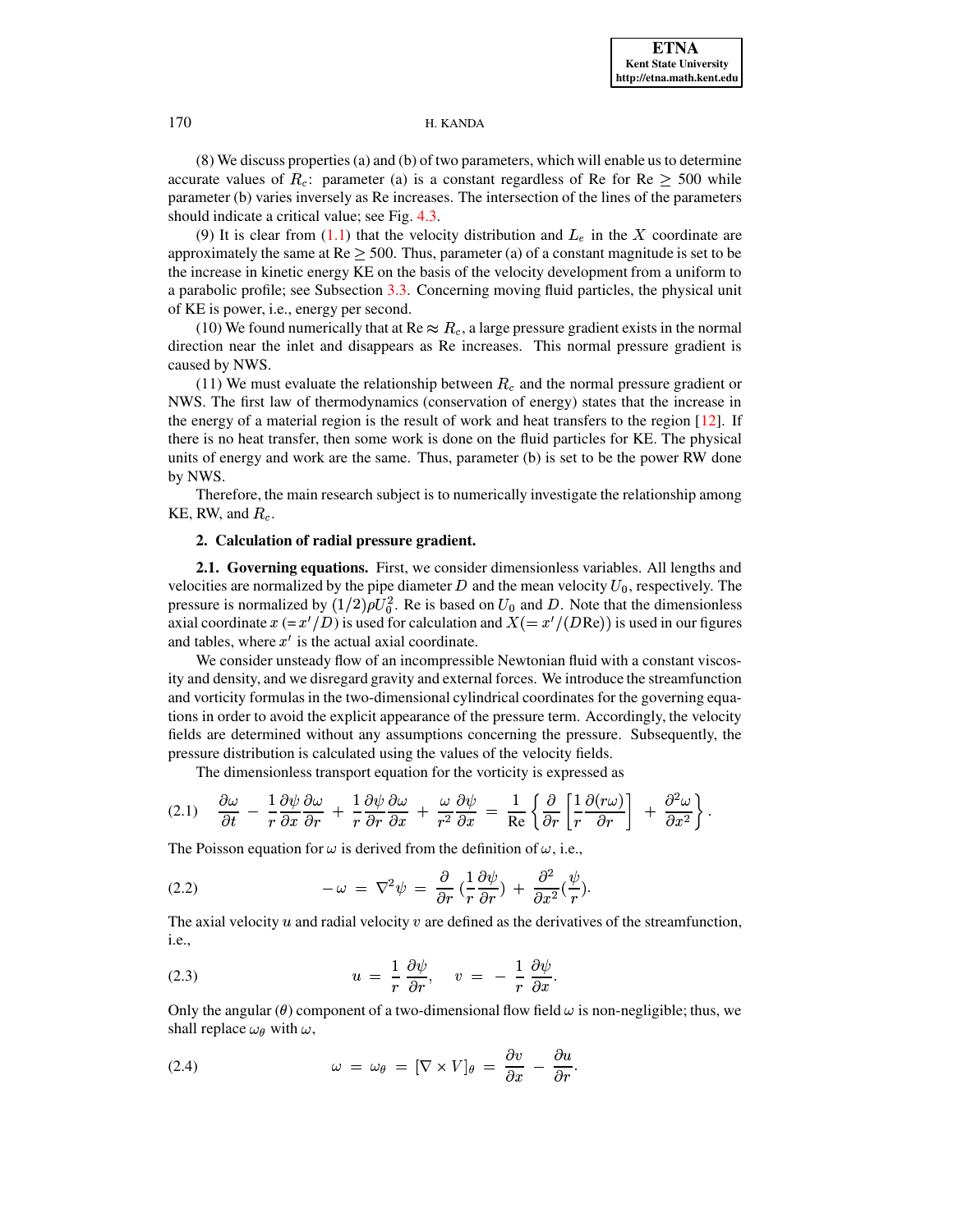

<span id="page-3-3"></span>FIG. 2.1. *Grid system in a circular straight pipe.*

The pressure can be calculated using the steady-state form of the Navier-Stokes (N-S) equations. The pressure distribution for the  $x$  derivative is

<span id="page-3-0"></span>(2.5) 
$$
\frac{\partial p}{\partial x} = -2\left(u\frac{\partial u}{\partial x} + v\frac{\partial u}{\partial r}\right) + \frac{2}{\text{Re}}\left(\frac{\partial^2 u}{\partial x^2} + \frac{1}{r}\frac{\partial u}{\partial r} + \frac{\partial^2 u}{\partial r^2}\right),
$$

and that for the  $r$  derivative is

<span id="page-3-1"></span>
$$
(2.6) \qquad \frac{\partial p}{\partial r} = -2\left(u\frac{\partial v}{\partial x} + v\frac{\partial v}{\partial r}\right) + \frac{2}{\text{Re}}\left(\frac{\partial^2 v}{\partial x^2} + \frac{1}{r}\frac{\partial v}{\partial r} - \frac{v}{r^2} + \frac{\partial^2 v}{\partial r^2}\right).
$$

Since  $u$  and  $v$  are known at every point, from [\(2.3\)](#page-2-0), a smooth pressure distribution that satisfies both  $(2.5)$  and  $(2.6)$  is calculated using Poisson's equation  $(2.7)$  [\[15\]](#page-16-12),

<span id="page-3-2"></span>
$$
(2.7) \quad \nabla^2 p = \frac{\partial^2 p}{\partial x^2} + \frac{\partial^2 p}{\partial r^2} + \frac{1}{r} \frac{\partial p}{\partial r} = -2 \left[ \left( \frac{\partial v}{\partial r} \right)^2 + 2 \frac{\partial u}{\partial r} \frac{\partial v}{\partial x} + \left( \frac{\partial u}{\partial x} \right)^2 + \frac{v^2}{r^2} \right].
$$

In this study, initial values are obtained using  $(2.5)$ , and then  $(2.7)$  is used to obtain better solutions.

**2.2. Numerical method for vorticity transport equation.** The rectangular grid system used here is schematically illustrated in Fig. [2.1,](#page-3-3) where  $I0$  and  $J0$  are the maximum numbers for axial and radial grid points, respectively, and  $I1 = I0 - 1, I2 = I0 - 2, J1 = J0 - 1$ , and  $J2 = J0 - 2$ .

To obtain precise results in this study, we used a refined axial grid of  $\Delta X = 0.00001$ . For calculations, the dimensionless axial grid  $\Delta x (= \Delta X \times Re)$  is used. The grid space  $\Delta x' = \Delta X \times D \times \text{Re}$  in actual length is considered. For a pipe of  $D = 2.6$  cm and Re = 2000, the dimensionless grid space  $\Delta X = 0.00001$  corresponds to  $\Delta x' = 0.052$  cm in actual length:  $\Delta x' = 0.00001 \times 2.6 \times 2000 = 0.052$ ; for Re = 10,000,  $\Delta X = 0.00001$ corresponds to  $\Delta x' = 0.26$  cm in actual length. Two grid systems are used: (i)  $I0 = 1001$ ,  $J0 = 51$ , and  $\Delta X = 0.00001$ , and (ii)  $J0 = 101$ . The maximum X is 0.01.

For unsteady problems, generally, an explicit method is faster than an implicit method in CPU time, but lacks calculation stability. The finite difference equation for  $(2.1)$  was first solved by the Gauss-Seidel explicit iterative method  $[7, 8, 9]$  $[7, 8, 9]$  $[7, 8, 9]$  $[7, 8, 9]$  $[7, 8, 9]$ , where calculation stability was achieved by adding steps  $4-5$  in Fig.  $A.1$ ; see Appendix. This explicit scheme, however, required long CPU times to maintain computational stability. Next, it was improved by the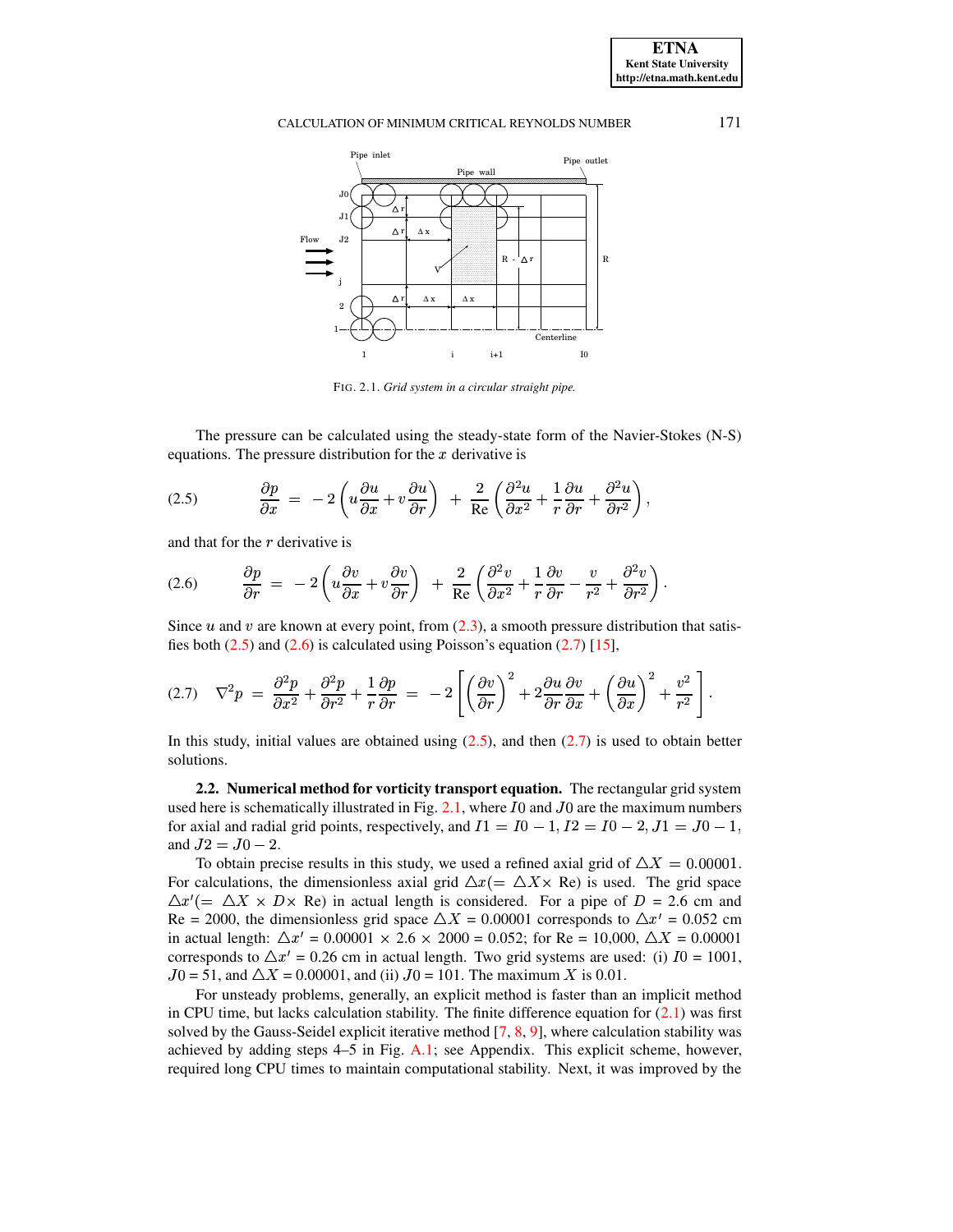



<span id="page-4-1"></span>FIG. 2.2. *Flowchart for implicit iteration method.*

implicit method shown in Fig. [2.2,](#page-4-1) where  $\tilde{\omega}$  and  $\psi$  are provisional values, n is the time step, and m is the index of iteration [\[18,](#page-16-14) [19\]](#page-17-2). In this study, we use the implicit method.

The implicit form for  $(2.1)$  is written as

<span id="page-4-0"></span>(2.8) 
$$
\frac{\omega^{n+1} - \omega^n}{\Delta t} - \frac{1}{r} \frac{\partial \psi^n}{\partial x} \frac{\partial \omega^{n+1}}{\partial r} + \frac{1}{r} \frac{\partial \psi^n}{\partial r} \frac{\partial \omega^{n+1}}{\partial x} + \frac{\omega^{n+1}}{r^2} \frac{\partial \psi^n}{\partial x}
$$

$$
= \frac{1}{\text{Re}} \left\{ \frac{\partial}{\partial r} \left[ \frac{1}{r} \frac{\partial (r \omega^{n+1})}{\partial r} \right] + \frac{\partial^2 \omega^{n+1}}{\partial x^2} \right\}.
$$

This computational scheme involves the Forward-Time, Centered-Space (FTCS) method. At the wall, a three-point, one-sided approximation for derivativesis used to maintain secondorder accuracy. The scheme thus has second-order accuracy in space variables and first-order accuracy in time.

Consider the initial streamfunction. From  $(2.3)$ , the initial condition for the streamfunction is given by

$$
\psi(i,j) = \frac{1}{2}[(j-1)\Delta r]^2, \quad 1 \le i \le I0, \quad 1 \le j \le J0.
$$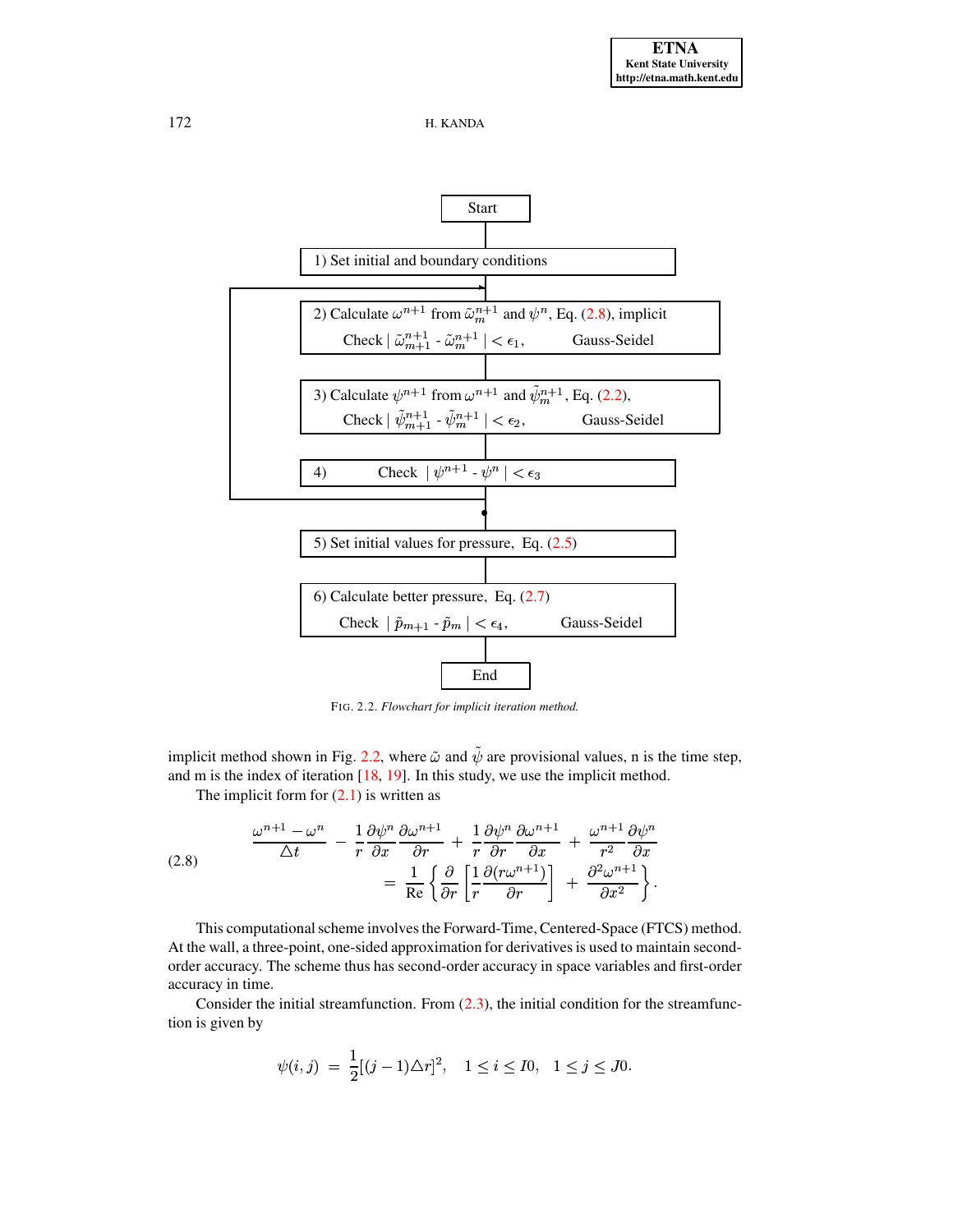Within the boundaries, the initial vorticity is obtained by solving  $(2.2)$ . The velocities  $u$  and  $v$  are set using  $(2.3)$  whenever the streamfunction is newly calculated.

The following are the boundary conditions.

(i) At the centerline:  $\psi_{i,1} = 0$ ,  $\omega_{i,1} = 0$ ,  $1 \leq i \leq 11$ .

(ii) At the inlet:  $\psi_{1,j} = 0.5[(j-1)\Delta r]^2$ ,  $\omega_{1,j} = 0$ ,  $2 \le j \le J1$ .

(iii) At the wall:  $\psi_{i,J0} = 0.5[(J0-1)\Delta r]^2$ ,  $1 \le i \le I1$ .

<span id="page-5-0"></span>The vorticity boundary condition at the no-slip walls is derived from  $(2.4)$  as

$$
\omega = -\frac{\partial u}{\partial r}.
$$

A three-point, one-sided approximation for [\(2.9\)](#page-5-0) is used to maintain second-order accuracy,

 $\sim$  the state  $\sim$  the state  $\sim$ 

<span id="page-5-1"></span>
$$
(2.10) \t\t \t\t\t \omega_{i,J0} \approx -\frac{3u_{i,J0} - 4u_{i,J1} + u_{i,J2}}{2\Delta r} = \frac{4u_{i,J1} - u_{i,J2}}{2\Delta r}.
$$

(iv) At the outlet, the linear extrapolation method is used:  $\psi_{I0,j} = 2\psi_{I1,j} - \psi_{I2,j}$ ,  $v_{0,j} = 2\omega_{I1,j} - \omega_{I2,j}, \quad 1 \leq j \leq J0.$ 

The following are the boundary conditions for pressure.

(v) For the pressure at the centerline, we use the three-point finite difference form. Since  $\partial p/\partial r = 0$  at  $r = 0$ ,

$$
p_{i,1} = \frac{4p_{i,2} - p_{i,3}}{3}, \quad 1 \leq i \leq I0.
$$

(vi) The pressure at the inlet is given as zero without the leading edge:  $p_{1,j} = 0$ ,  $1\leq j\leq J$ 1.

(vii) The pressure at the wall is derived from [\(3.2\)](#page-8-1); see Subsection [3.1.](#page-8-0) For the leading edge with  $i = 1$  and  $j = J0$ , the three-point approximation is used for p and  $\omega$ , and the pressure gradient is expressed as

$$
\left.\frac{\partial p}{\partial r}\right|_{i=1,j=J0} \;\; \approx \;\frac{3p_{1,J0}-4p_{1,J1}+p_{1,J2}}{2\triangle r} \; = \; \frac{2}{\mathrm{Re}}\bigg(\frac{-\omega_{3,J0}+4\omega_{2,J0}-3\omega_{1,J0}}{2\triangle x}\bigg).
$$

For the wall with  $2 \leq i \leq I1$  and  $J = J0$ ,

$$
\left.\frac{\partial p}{\partial r}\right|_{i \geq 2, j = J0} \;\; \approx \;\frac{3p_{i,J0} - 4p_{i,J1} + p_{i,J2}}{2\triangle r} \; = \; \frac{2}{\mathrm{Re}}\bigg( \frac{\omega_{i+1,J0} - \omega_{i-1,J0}}{2\triangle x} \bigg).
$$

(viii) For the outflow boundary conditions, the linear extrapolation method is used:  $p_{I0,j} = 2p_{I1,j} - p_{I2,j}, \quad 1 \leq j \leq J0.$ 

**2.3. Calculated results of radial pressure gradient.** The numerical calculations were carried out for Re = 500, 1000, 2000, 3000, 5000, and 10,000 in 2006 on an NEC SX-7 supercomputer with a peak performance of 8.83G-FLOPS/processor. Table [2.1](#page-6-0) lists Re, grid systems, time step ( $\triangle t$ ), number of time steps until steady state (T-steps), and CPU times.  $\triangle t$ was  $0.0001$  from T-step = 0 to 100,000, and was increased to  $0.0002$  or gradually to  $0.0002$ , 0.0003, and 0.0005.

Figures [2.3](#page-6-1) through [2.7](#page-8-2) show the calculated results of (a) axial pressure drop and (b) pressure distribution in the radial direction. The relationship between the pressure  $(p)$  and pressure drop ( $\Delta p$ ) is  $\Delta p = 0$  -  $p = -p$ , where p is zero at the inlet.

To verify the accuracy of calculations, the results of calculations are compared with the smooth curves drawn using Shapiro et al.'s experimental results [\[17\]](#page-16-15), as shown in Fig. [2.3\(](#page-6-1)a)

**ETNA Kent State University http://etna.math.kent.edu**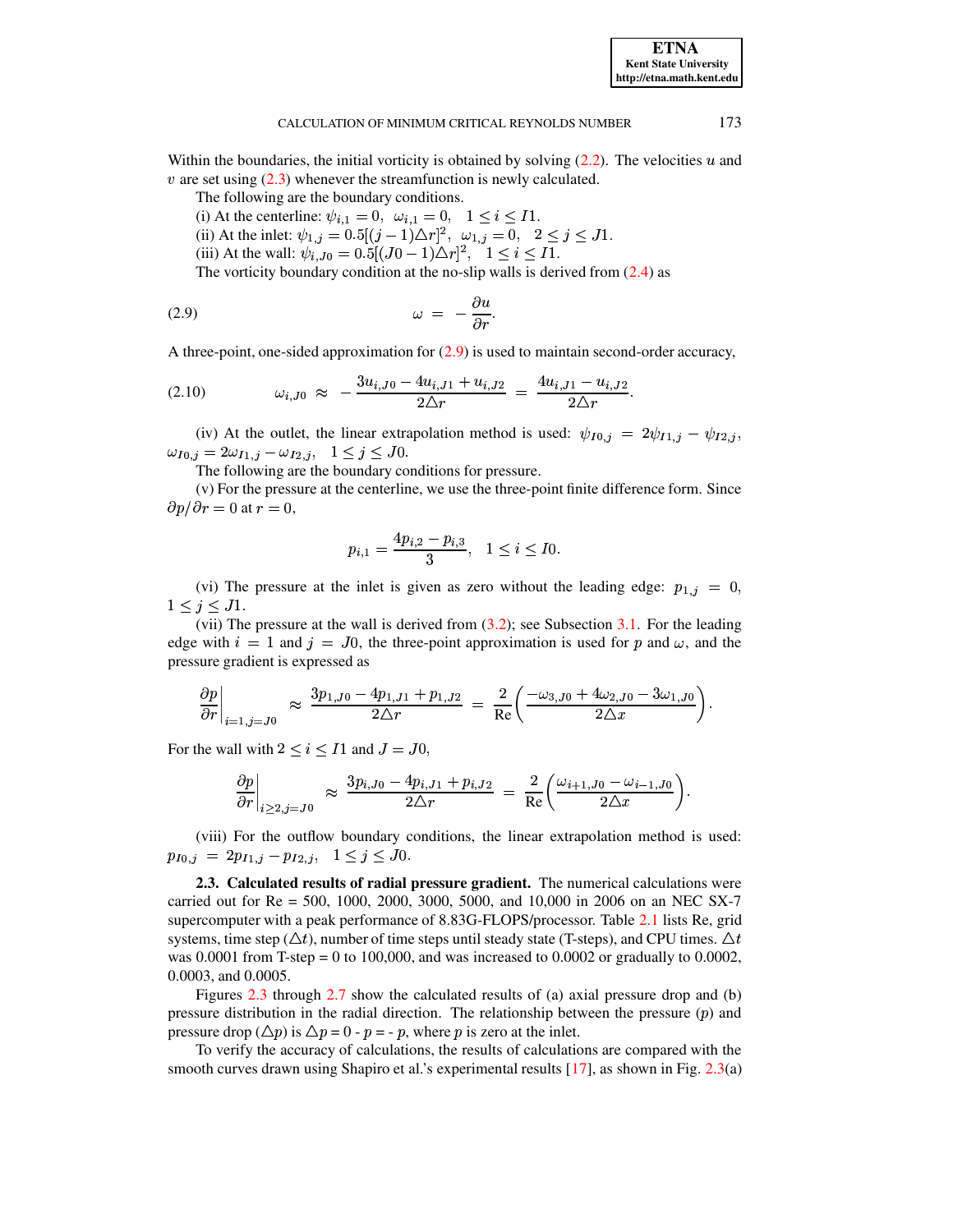TABLE 2.1 *Grid system, time step*  $\triangle t$ *, T-steps, and CPU times.* 

<span id="page-6-0"></span>

| Re     | <b>IO/IO</b> | $\wedge t$        | T-steps    | CPU          |
|--------|--------------|-------------------|------------|--------------|
| 500    | 1000/51      | $0.0001 - 0.0005$ | 6,000,000  | $10h$ 42 $m$ |
| 1000   | 1000/51      | $0.0001 - 0.0002$ | 9,000,000  | $20h$ $26m$  |
| 2000   | 1000/51      | $0.0001 - 0.0002$ | 9,000,000  | $22h$ 34 $m$ |
| 3000   | 1000/51      | $0.0001 - 0.0002$ | 9,000,000  | $27h$ 13 $m$ |
| 5000   | 1000/51      | $0.0001 - 0.0005$ | 6,000,000  | $10h$ 17 $m$ |
| 10,000 | 1000/51      | $0.0001 - 0.0005$ | 6,000,000  | 11h 24m      |
| 500    | 1000/101     | $0.0001 - 0.0005$ | 6,000,000  | 24h 54m      |
| 1000   | 1000/101     | $0.0001 - 0.0002$ | 8,000,000  | $26h$ $27m$  |
| 2000   | 1000/101     | $0.0001 - 0.0002$ | 9,000,000  | 31h 06m      |
| 3000   | 1000/101     | $0.0001 - 0.0002$ | 10,000,000 | 30h 30m      |
| 5000   | 1000/101     | $0.0001 - 0.0002$ | 10,000,000 | 49h 39m      |
| 10.000 | 1000/101     | $0.0001 - 0.0002$ | 10,000,000 | 30h 59m      |



FIG. 2.3. *(a) Axial pressure drop and (b) pressure distribution in r-direction, Re = 1000.*

<span id="page-6-1"></span>through [2.7\(](#page-8-2)a), where the diamond and dot symbols denote the calculated results for pressure at the centerline  $(p_c)$  and for pressure at the wall  $(p_w)$ , respectively. Near the pipe inlet, the experimental results fall between  $p_c$  and  $p_w$  and agree well with the computed results downstream.

The major conclusions concerning the radial pressure distribution are as follows. Here,  $(\triangle p_w - \triangle p_c) = (p_c - p_w).$ 

(1) It is clear, from Fig. [2.3\(](#page-6-1)a), that at Re = 1000, there is a large difference between  $\Delta p_w$ and  $\Delta p_c$  across the radius of the pipe at  $X<0.0003$ , and that this difference decreases as X increases.

(2) It is seen, from Figs. [2.3\(](#page-6-1)a) through [2.7\(](#page-8-2)a), that the difference ( $\Delta p_w$  -  $\Delta p_c$ ) decreases as Re increases. At Re = 10,000, the difference exists at  $X < 0.00005$  and disappears downstream.

(3) Note that  $\Delta p_w$  is larger than  $\Delta p_c$ . This indicates that  $p_w$  is lower than  $p_c$ , as verified in Figs. [2.3\(](#page-6-1)b) through [2.7\(](#page-8-2)b). This difference contradicts the results obtained by others using the boundary-layer theory, and it also contradicts Bernoulli's law, although Bernoulli's law does not apply to viscous flow. The radial pressure gradient  $\partial p/\partial r$  near the wall and inlet is seen to be large, but it decreases near the centerline and downstream.

**2.4. Radial pressure distribution.** Let us consider the question theoretically: "Which is higher,  $p_w$  or  $p_c$  in the radial direction?" Since the axial velocity  $u_{i,j0}$  is zero at the wall,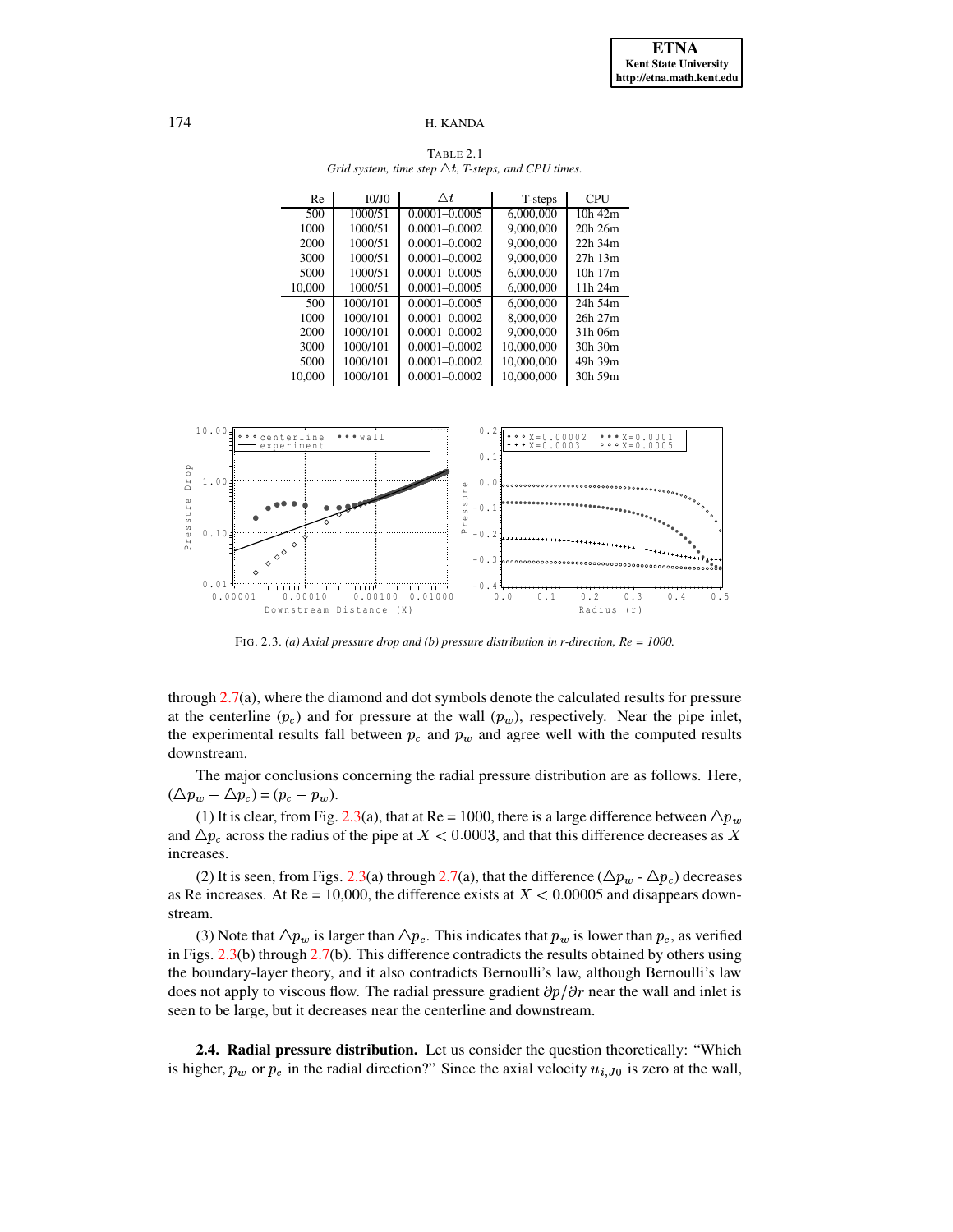**ETNA Kent State University http://etna.math.kent.edu**





FIG. 2.4. *(a) Axial pressure drop and (b) pressure distribution in r-direction, Re = 2000.*

<span id="page-7-3"></span>

FIG. 2.5. *(a) Axial pressure drop and (b) pressure distribution in r-direction, Re = 3000.*

the  $x$  component of velocity,  $u$ , can be linearly approximated as

<span id="page-7-0"></span>
$$
(2.11) \t\t u_{i,J1} \approx \frac{(u_{i,J0} + u_{i,J2})}{2} = \frac{1}{2} u_{i,J2}.
$$

From  $(2.9)$ ,  $(2.10)$ , and  $(2.11)$ , the vorticity at the wall is simply approximated as

<span id="page-7-1"></span>(2.12) 
$$
\omega_{i,J0} = -\frac{\partial u}{\partial r}\Big|_{r=R} \approx \frac{u_{i,J1}}{\Delta r} > 0.
$$

Substituting  $(2.12)$  into  $(3.2)$  (see Subsection  $3.1$ ) gives

<span id="page-7-2"></span>(2.13) 
$$
\frac{\partial p}{\partial r}\Big|_{r=R} = \frac{2}{\text{Re}} \frac{\partial \omega_{\theta}}{\partial x}\Big|_{r=R} \approx \frac{2}{\text{Re}} \frac{\partial}{\partial x} (\frac{u_{i,J1}}{\Delta r}) \approx \frac{2}{\text{Re}} \left(\frac{u_{i+1,J1} - u_{i-1,J1}}{2\Delta x \Delta r}\right) \leq 0.
$$

Thus, since  $u_{i+1}$ ,  $j_1 < u_{i-1}$ ,  $j_1$  in the entrance region, the normal pressure gradient at the wall becomes negative. Therefore, it is verified from  $(2.13)$  that the pressure gradient in the radial direction is negative at the wall of the entrance region.

On the other hand, in the fully developed region, since  $u_{i+1, J1} = u_{i-1, J1}$  in [\(2.13\)](#page-7-2), the normal pressure gradient at the wall becomes 0, thus making the pressure distribution uniform in the radial direction.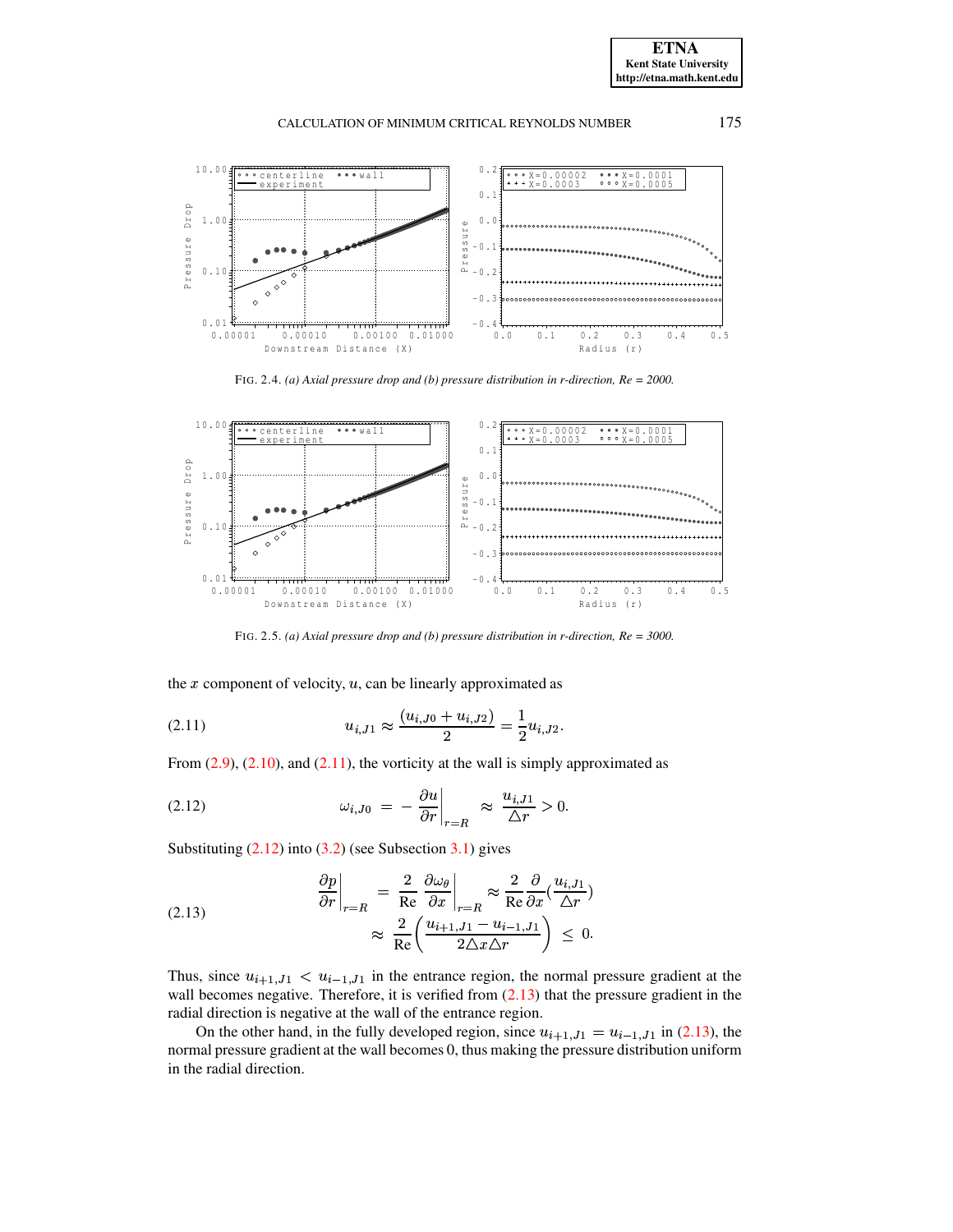



FIG. 2.6. *(a) Axial pressure drop and (b) pressure distribution in r-direction, Re = 5000.*



FIG. 2.7. *(a) Axial pressure drop and (b) pressure distribution in r-direction, Re = 10,000.*

<span id="page-8-4"></span><span id="page-8-2"></span>The velocity distribution in the fully developed region is given by

(2.14) 
$$
u(r) = 2U_0 \left[ 1 - (\frac{r}{R})^2 \right],
$$

where  $U_0 = 1$  in dimensionless form. Differentiating [\(2.14\)](#page-8-4) with respect to r gives

$$
\omega|_{r=R} = -\frac{\partial u}{\partial r}\Big|_{r=R} = -2\left(-\frac{2R}{R^2}\right) = 4\frac{1}{R} = 8,
$$
  
where the dimensionless value of *R* is 0.5. Thus, the value of  $\omega$  monotonically decreases

from a large positive value at the leading edge to 8 in the fully developed region.

# **3. Evaluation of radial pressure gradient.**

<span id="page-8-0"></span>**3.1. Normal pressure gradient at wall.** Here, we consider the radial pressure gradient  $\partial p/\partial r$ . The dimensionless N-S equation in vector form [\[3\]](#page-16-9) is written as

<span id="page-8-3"></span>(3.1) 
$$
\frac{\partial V}{\partial t} - V \times \omega = -\frac{1}{2} \text{grad } (p + V^2) - \frac{1}{\text{Re}} \nabla \times \omega.
$$

Since the velocity vector  $V = 0$  at the wall, the normal component of [\(3.1\)](#page-8-3) at the wall reduces to

<span id="page-8-1"></span>(3.2) 
$$
\frac{\partial p}{\partial r}\bigg|_{r=R} = -\frac{2}{\text{Re}} \nabla \times \omega\big|_{r=R} = \frac{2}{\text{Re}} \frac{\partial \omega_{\theta}}{\partial x}\bigg|_{r=R}.
$$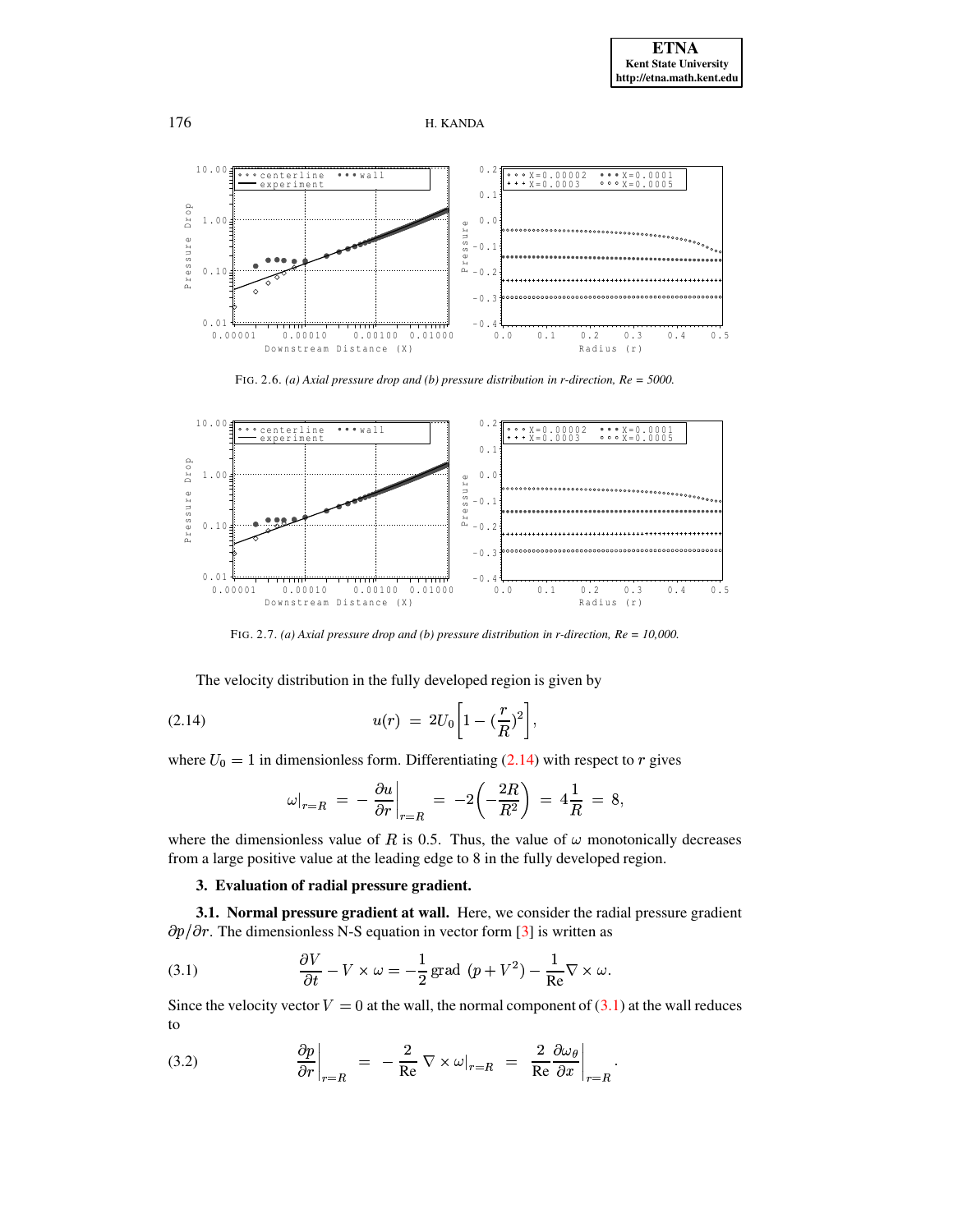

<span id="page-9-1"></span>FIG. 3.1. *Directions of curl of vorticity at wall.*

Note that the normal pressure gradient is derived from the negative normal component of the curl of vorticity at the wall, which is hereafter called the normal wall strength NWS. From [\(3.2\)](#page-8-1), NWS is expressed as

<span id="page-9-0"></span>(3.3) NWS 
$$
\equiv \frac{2}{\text{Re}} \nabla \times \omega|_{r=R} = -\frac{2}{\text{Re}} \frac{\partial \omega_{\theta}}{\partial x}\Big|_{r=R} = -\frac{\partial p}{\partial r}\Big|_{r=R}.
$$

The following characteristics of NWS are considered.

(i) NWS is effective near the pipe inlet, where the vorticity gradient in the  $x$ -direction is large and decreases inversely with Re. In the fully developed region, NWS vanishes since the vorticity at the wall is constant and then the curl of vorticity disappears.

(ii) It is clear from  $(3.3)$  that NWS causes a pressure gradient in the radial direction, that is, the pressure gradient at the wall results from the curl of vorticity. NWS and the radial pressure gradient  $\partial p/\partial r$  have the same magnitude at the wall, but are opposite in direction. When  $\partial p/\partial r < 0$ , NWS is directed from the wall to the centerline, as shown in Fig. [3.1.](#page-9-1) Note that NWS causes the fluid particles near the wall to move towards the centerline in the normal direction, i.e., it accelerates the fluid particles in the central core.

(iii) When adopting the boundary-layer assumption, NWS vanishes since  $\partial p/\partial r$  is always neglected in the assumption.

**3.2. Tangential-vorticity source strength.** We consider other forces at the wall in accordance with Lighthill [\[13\]](#page-16-16). Vorticity is produced on a solid body or solid wall surface and spreads from there into the fluid. At almost all points on the boundary, the vorticity has a nonzero gradient along the normal. This gradient, multiplied by (2/Re), represents the flow of total vorticity out of the surface per unit area per unit time, so that it is the local strength of the surface distribution of vorticity sources.

(1) Tangential-vorticity source strength.

The tangential-vorticity source strength has a simple relationship with pressure gradient. If the surface is taken as  $r = R$ , the flow of  $\theta$ -vorticity out of it is expressed as

$$
-\frac{2}{\mathrm{Re}}\Big[\frac{1}{r}\frac{\partial (r\omega)}{\partial r}\Big] \;=\; \frac{2}{\mathrm{Re}}\Big[\frac{1}{r}\frac{\partial}{\partial r}\Big(r\frac{\partial u}{\partial r}\Big)\Big] \;=\; \frac{2}{\mathrm{Re}}\nabla^2 u \;=\; -\frac{2}{\mathrm{Re}}[\nabla\times\omega]_x \;=\; \frac{\partial p}{\partial x}.
$$

Hence the tangential-vorticity source strength at the wall is identical to the axial component of the curl of vorticity multiplied by (2/Re) in magnitude, but opposite in direction, as shown in Fig.  $3.1$ . Note that this strength affects the pressure gradient in the x-direction, but does not affect the pressure gradient in the normal or radial direction.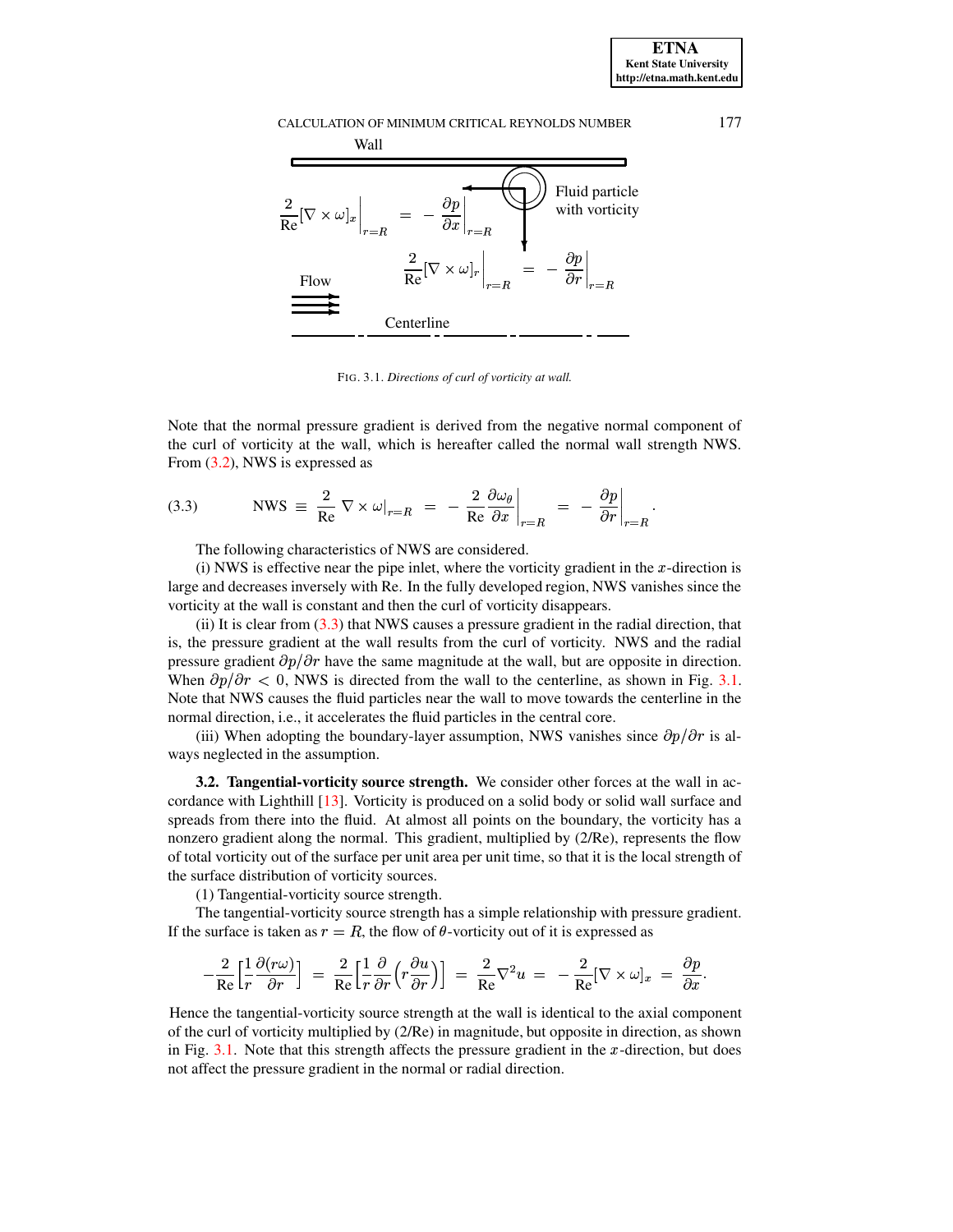(2) Normal-vorticity source strength.

The normal-vorticity source strength is directly derived under the continuity condition on  $\omega$ . The continuity equation for  $\omega$  in cylindrical coordinates is

$$
\operatorname{div} \omega \equiv \frac{1}{r} \frac{\partial (r \omega_r)}{\partial r} + \frac{1}{r} \frac{\partial \omega_\theta}{\partial \theta} + \frac{\partial \omega_z}{\partial z} = 0.
$$

From the above equation, the normal-vorticity source strength is expressed as

$$
\frac{2}{\mathrm{Re}}\frac{\partial}{\partial r}(r\omega_r)\,\,=\,\,-\,\frac{2}{\mathrm{Re}}\Big[\frac{1}{r}\,\frac{\partial\omega_\theta}{\partial\theta}+\frac{\partial\omega_x}{\partial x}\Big].
$$

In two dimensions,  $\omega_r$ ,  $\omega_x$ , and their derivative with respect to  $\theta$  are all zero. Accordingly, this normal-vorticity source strength vanishes in the two-dimensional coordinates and affects nothing.

<span id="page-10-0"></span>**3.3. Increase in kinetic energy.** In the entrance region, the velocity distribution changes from uniform at the inlet to parabolic in the fully developed region. The magnitude of the increase in kinetic energy is considered below.

(i) At the inlet, the velocity profile is uniform:  $u(0, r) = U_0$ . The kinetic energy across the inlet is given by multiplying the flux by its kinetic energy,

<span id="page-10-1"></span>(3.4) 
$$
\int_0^R 2\pi r dr \cdot U_0 \cdot (\frac{1}{2}\rho U_0^2) = \frac{1}{8}\pi \rho D^2 U_0^3.
$$

(ii) In the fully developed region, the velocity has a parabolic distribution  $(2.14)$ . Accordingly, the kinetic energy is calculated as

<span id="page-10-2"></span>(3.5) 
$$
\int_0^R 2\pi r \left(\frac{1}{2}\rho\right) \left\{2U_0 \left[1 - \left(\frac{r}{R}\right)^2\right]\right\}^3 dr = \frac{1}{4}\pi \rho D^2 U_0^3.
$$

(iii) The increase in kinetic energy  $(KE')$  in the entrance region is obtained by subtracting  $(3.4)$  from  $(3.5)$ , which gives

$$
\mathrm{KE}^\prime\ =\ \frac{1}{4}\pi\rho D^2U_0^3\ -\ \frac{1}{8}\pi\rho D^2U_0^3\ =\ \frac{1}{8}\pi\rho D^2U_0^3.
$$

The dimension of this increase in kinetic energy is

$$
\left[\ \frac{kg}{m^3} \ m^2 \ (\frac{m}{s})^3 \ = \ kg\ \frac{m^2}{s^3} \ = \ kg\ \frac{m}{s^2}\ \frac{m}{s}\right].
$$

This unit corresponds to physical power, i.e., energy per second. We define a dimensionless increase in kinetic energy per second, KE, as

<span id="page-10-3"></span>(3.6) 
$$
KE = \frac{\frac{1}{8}\pi\rho D^2 U_0^3}{\frac{1}{2}\rho D^2 U_0^3} = \frac{\pi}{4} = 0.785.
$$

This value of  $KE = 0.785$  is a constant and is independent of Re; thus,  $KE$  satisfies the necessary condition of parameter (a). RW is similarly normalized by  $(1/2)\rho D^2 U_0^3$ ; see Subsection [4.2.](#page-11-0)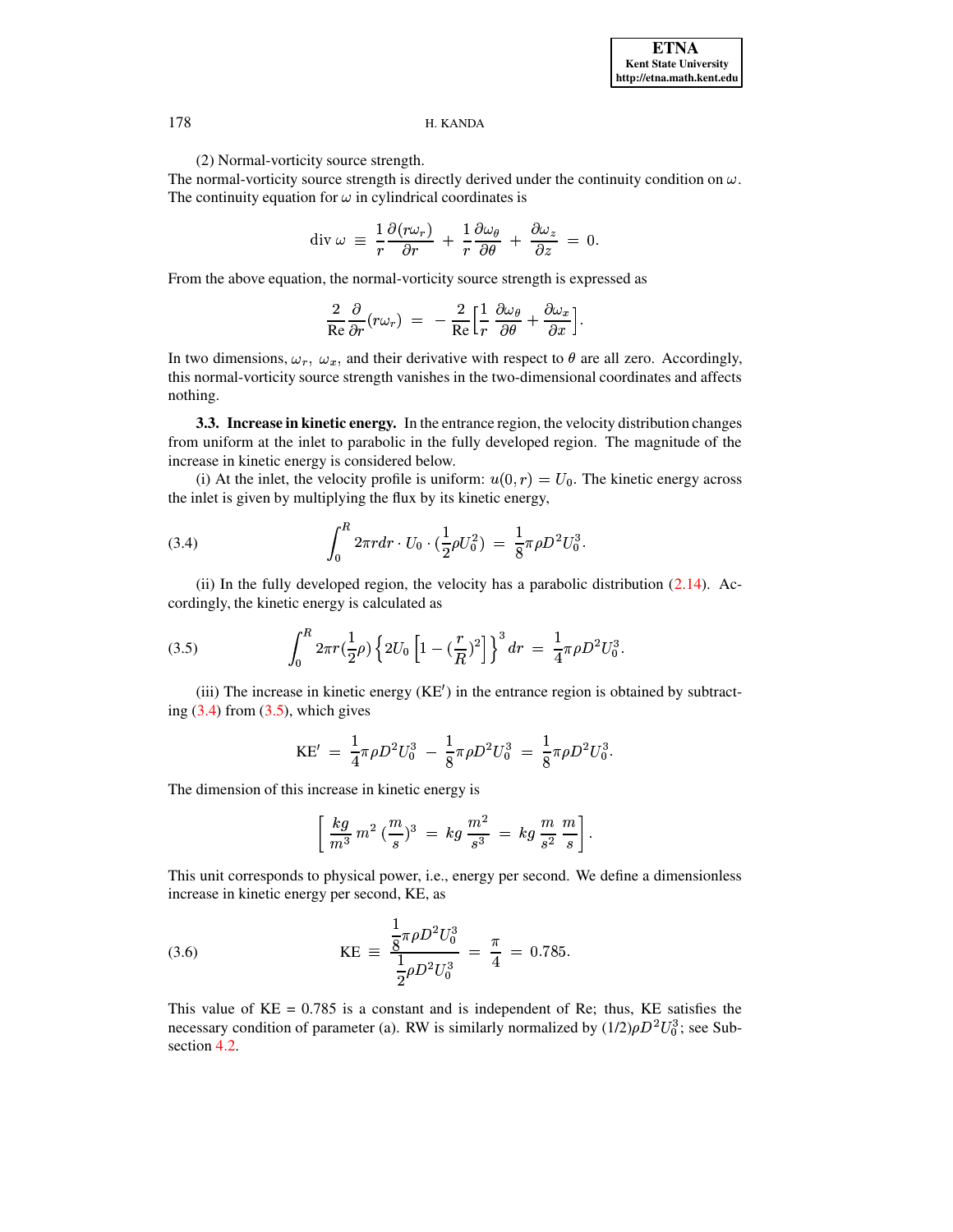# **4. Power done by NWS.**

**4.1. Variation of enthalpy with pressure.** Using the pressure drop  $(p_c - p_w)$  in the radial direction, the amount of work WK done by NWS is considered. Here, on the basis of thermodynamics [\[12\]](#page-16-11), the variation of enthalpy H with pressure p, at a fixed temperature, can be obtained from the definition  $H = U + pV$ , where U is the internal energy and V is the volume. For changes in  $H$ , we have

$$
\Delta H = \Delta U + \Delta (pV).
$$

For most solids and liquids, at a constant temperature, the internal energy  $U(T, V)$  does not change as

$$
dU\ =\ \left(\frac{\partial U}{\partial T}\right)_{\rm V}\!dT\,+\,\left(\frac{\partial U}{\partial V}\right)_{\rm T}\!dV\ =\ 0,
$$

where  $T$  is the temperature. Since the change in volume is rather small, unless the changes in pressure are very large, the change in enthalpy  $\triangle H$  resulting from a change in pressure  $\triangle p$ can be approximated by

$$
(4.1) \t\t \t WK = \triangle H \approx V \triangle p.
$$

Equation [\(4.1\)](#page-11-1) can be applied to incompressible flow as well. The unit of  $V\Delta p$  is expressed as

<span id="page-11-1"></span>
$$
\left[\,m^3\,\cdot\,k g\frac{m}{s^2}\,\frac{1}{m^2}\;=\;kg\,\frac{m^2}{s^2}\;=\;kg\,\frac{m}{s^2}\,\cdot\,m\,\right].
$$

<span id="page-11-0"></span>This unit, however, is equal to work in physics, and not to power such as KE.

**4.2. Power done by NWS.** The power RW done by NWS, or the rate of change of the work WK, can be obtained by dividing the work given in  $(4.1)$  by period  $\Delta t$ , but at this point, the period is not yet known,

$$
RW = \frac{WK}{\Delta t} = \frac{V \Delta p}{\Delta t}.
$$

Here, consider the dimensionless RW. RW is normalized by the same method as KE in  $(3.6)$ . Lengths, pressure, and time are normalized by  $D$ ,  $(1/2)\rho U_0^2$ , and  $(D/U_0)$ , respectively. Accordingly, the dimensionless RW is expressed as

$$
\text{RW} = \frac{V\Delta p}{\Delta t} = \frac{\frac{V'\Delta p'}{\Delta t'}}{D^3 \cdot (1/2)\rho U_0^2 \cdot (U_0/D)} = \frac{\frac{V'\Delta p'}{\Delta t'}}{(1/2)\rho D^2 U_0^3},
$$

where  $(')$  denotes dimensional quantities.

The power RW will be determined by the following steps.

(1) We begin by calculating the work from  $(4.1)$  for the shaded space between  $x(i)$  and  $x(i + 1)$  in Fig. [2.1,](#page-3-3) where it is assumed that NWS is effective from the wall to  $r(j)$  in the radial direction, because there are few differences in pressure in the radial direction near the centerline, as shown in Figs. [2.3\(](#page-6-1)b) through [2.7\(](#page-8-2)b). Hence, the volume  $V(i, j)$  that NWS affects is expressed as

<span id="page-11-2"></span>(4.2) 
$$
V(i,j) = \pi \left\{ (R - \Delta r)^2 - [(j-1)\Delta r]^2 \right\} \Delta x.
$$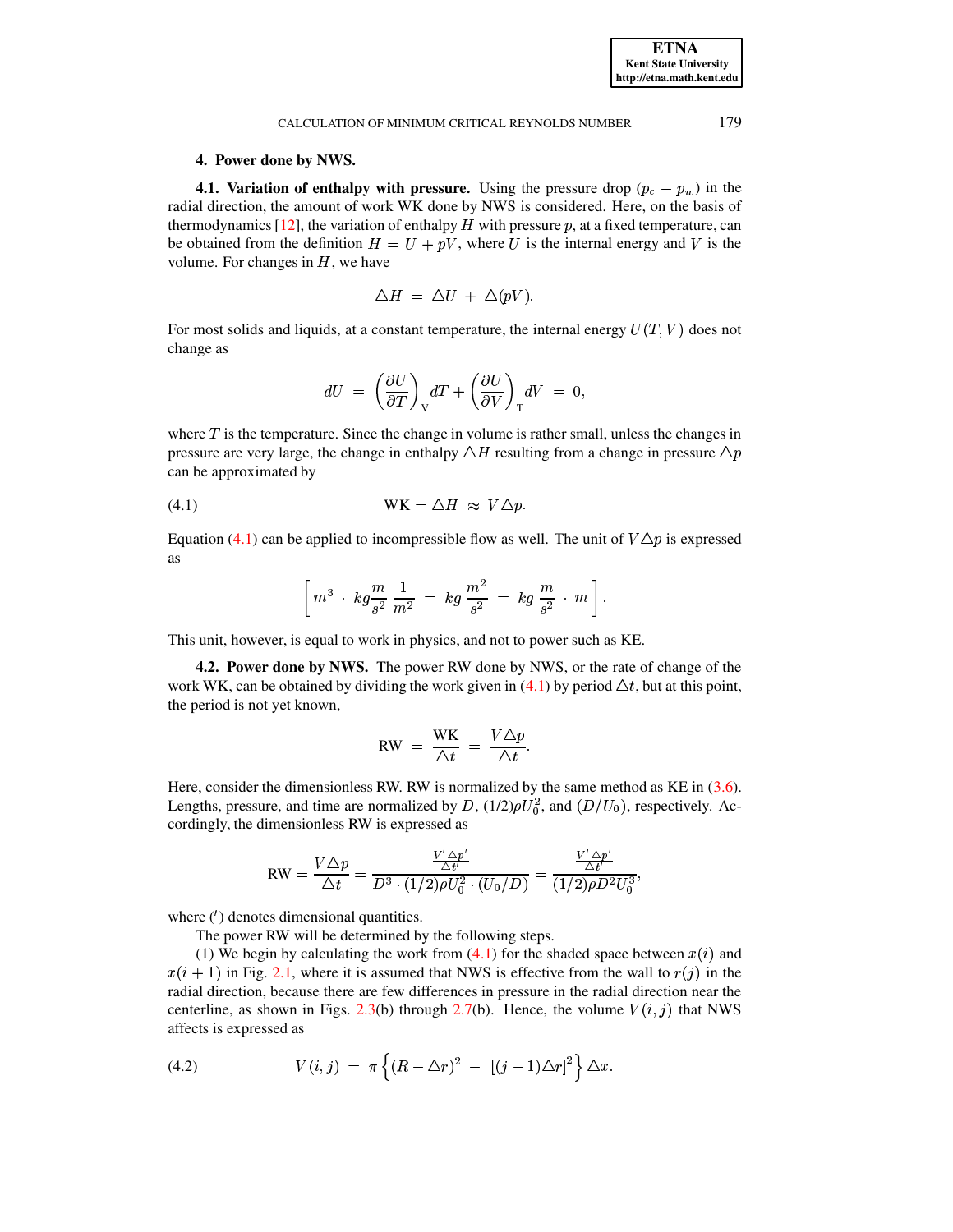



<span id="page-12-0"></span>FIG. 4.1. *Grid system*,  $\Delta x = \Delta r$ .

Next, the pressure difference in the radial direction is approximated by the difference between  $p(i, j)$  and  $p_w(i)$ :

<span id="page-12-5"></span>(4.3)  
\n
$$
\Delta p(i,j) = p(i,j) - p_w(i) = \frac{1}{2} (p_{i,j} + p_{i+1,j}) - \frac{1}{4} (p_{i,J0} + p_{i,J1} + p_{i+1,J0} + p_{i+1,J1}).
$$

(2) The period during which NWS acts on the flow passing along vorticities at  $(i, J0)$ and  $(i + 1, J0)$  is considered. The distance between  $x(i)$  and  $x(i + 1)$  is  $\Delta x$ . The velocities at two points  $(i, J1)$  and  $(i + 1, J1)$  respectively are  $u_{i,J1}$  and  $u_{i+1,J1}$ . Accordingly, the provisional period  $\Delta t^*(i)$  may be given by dividing the axial grid space  $\Delta x$  by the mean velocity at  $j = J1$ ,

$$
\Delta t^*(i) \ \equiv \ \frac{\Delta x}{\frac{1}{2}(u_{i,J1} + u_{i+1,J1})} \ \approx \ \frac{\Delta x}{u_{i+1/2,J1}}.
$$

However, if this provisional  $\Delta t^*(i)$  is the correct period, the following inconsistency will be encountered. Two simple cases are taken as examples. First, if the grid aspect ratio is (a)  $\Delta x = 2\Delta r$ , as shown in Fig. [2.1,](#page-3-3) the work WK(a) and the power RW(a) for the shaded space between  $x(i)$  and  $x(i + 1)$  are expressed as

<span id="page-12-1"></span>
$$
WK(a) = V\Delta p,
$$

<span id="page-12-3"></span>(4.5) 
$$
RW(a) = \frac{V \Delta p}{\frac{\Delta x}{u_{i+1/2, J_1}}} = \frac{(V \Delta p) u_{i+1/2, J_1}}{2 \Delta r}.
$$

Next, if the grid aspect ratio is (b)  $\Delta x = \Delta r$  and  $V1 + V2 = V$ , as shown in Fig. [4.1,](#page-12-0) the work WK(b) in V is calculated by adding the work in  $V1$  and in  $V2$ ,

<span id="page-12-2"></span>(4.6) 
$$
WK(b) = V1\triangle p1 + V2\triangle p2 \approx V\triangle p,
$$

where it is assumed that  $\Delta p_1 \approx \Delta p_2 \approx \Delta p$ . Similarly, the power RW(b) in V is calculated by adding the power in  $V1$  and in  $V2$ ,

<span id="page-12-4"></span>(4.7) 
$$
RW(b) = \frac{V1\Delta p1}{\Delta r} + \frac{V2\Delta p2}{\Delta r} \approx \frac{(V\Delta p) u_{i'+1, J1}}{\Delta r} \approx 2RW(a),
$$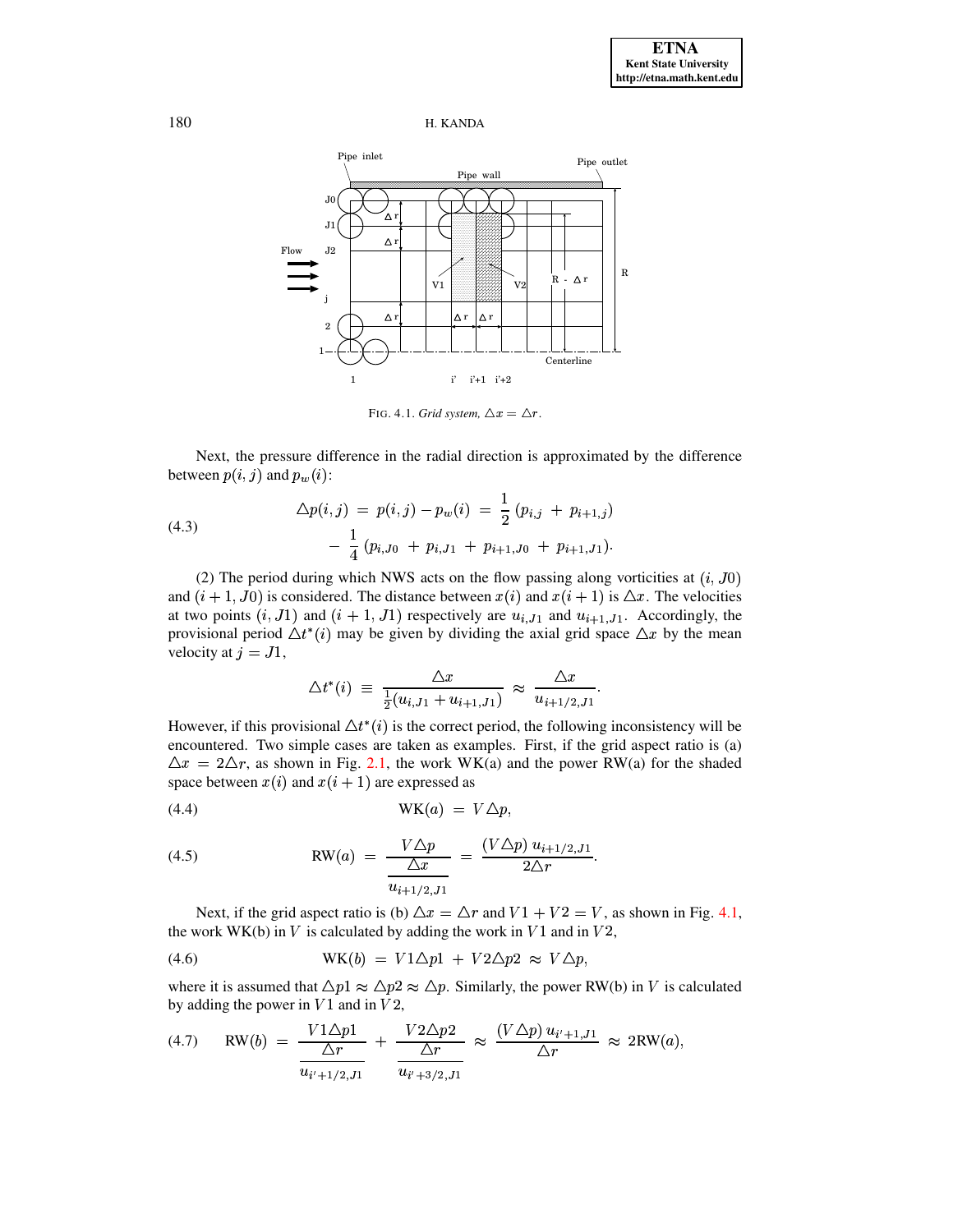

<span id="page-13-0"></span>FIG. 4.2. *Balance of NWS and pressure at wall.*

where  $u_{i'+1/2, J1} \approx u_{i'+1, J1} \approx u_{i'+3/2, J1}$ . As seen from [\(4.4\)](#page-12-1) and [\(4.6\)](#page-12-2), WK(a) and WK(b) are the same. When comparing RW(a) and RW(b) respectively calculated using (4.5) WHELE  $a_{i'}+1/2, J_1 \sim a_{i'}+1, J_1 \sim a_{i'}+3/2, J_1$ . As seen nom (4.4) and (4.6), WK(a) and WK(b) are the same. When comparing RW(a) and RW(b) respectively calculated using [\(4.5\)](#page-12-3) and  $(4.7)$ , however, the power RW(b) is twice as high as RW(a), although the volume and position are the same.

To avoid this inconsistency, the following period is required for a general grid system of  $\Delta x = n \Delta r \ (n = 1, 2, 3, \ldots)$ :

<span id="page-13-2"></span>(4.8) 
$$
\Delta t(i) \equiv \frac{\Delta r}{\frac{1}{2}(u_{i,J1} + u_{i+1,J1})} \approx \frac{1}{\frac{1}{2}(\omega_{i,J0} + \omega_{i+1,J0})},
$$

where, from  $(2.12)$ ,  $\omega_{i,J0} = u_{i,J1}/\triangle r$ .

This period is based on the following assumptions.

(i) The no-slip condition at the wall means that the fluid particles are not undergoing translation; however, they are undergoing a rotation. It can be imagined that the wall consists of an array of marbles that are rotating but remain at the same location at the wall  $j = J0$ [\[14\]](#page-16-17).

(ii) The rotation of a fluid particle at the wall yields a vortex and vorticity. Then the curl of vorticity yields NWS from [\(3.3\)](#page-9-0). The diameter of the vortex of the fluid particle at the wall is  $\Delta r$ . Accordingly, NWS is produced per vortex, or per  $\Delta r$ .

Figure [4.2](#page-13-0) shows the balance between NWS and pressure at the contact surface of  $j = 0.5(J0 + J1)$ . For simplicity, the above statement is clarified using [\(3.2\)](#page-8-1) and [\(4.9\)](#page-13-1) in discrete form. Setting  $\triangle x$  to be  $n\triangle r$ ,

<span id="page-13-1"></span>(4.9)  
\n
$$
\frac{\Delta p}{\Delta r} = \frac{2}{\text{Re}} \frac{\Delta \omega}{\Delta x} = \frac{2}{\text{Re}} \frac{\omega_{i+1} - \omega_i}{\Delta x} = \frac{2}{\text{Re}} \frac{\omega_{i+n} - \omega_{i'}}{n \Delta r}
$$
\n
$$
= \frac{2}{\text{Re}} \frac{1}{n \Delta r} \Big[ (\omega_{i'+n} - \omega_{i'+n-1}) + (\omega_{i'+n-1} - \omega_{i'+n-2}) + \cdots + (\omega_{i'+1} - \omega_{i'}) \Big] \approx \frac{2}{\text{Re}} \frac{n(\omega_{i'+1} - \omega_{i'})}{n \Delta r} = \frac{2}{\text{Re}} \frac{\omega_{i'+1} - \omega_{i'}}{\Delta r},
$$

where it is assumed that the vorticity gradient is linear in a small space between  $x(i)$  and  $x(i + 1)$ , i.e.,  $\omega_{i'+n} - \omega_{i'+n-1} \approx \omega_{i'+n-1} - \omega_{i'+n-2} \approx \cdots \approx \omega_{i'+1} - \omega_{i'}.$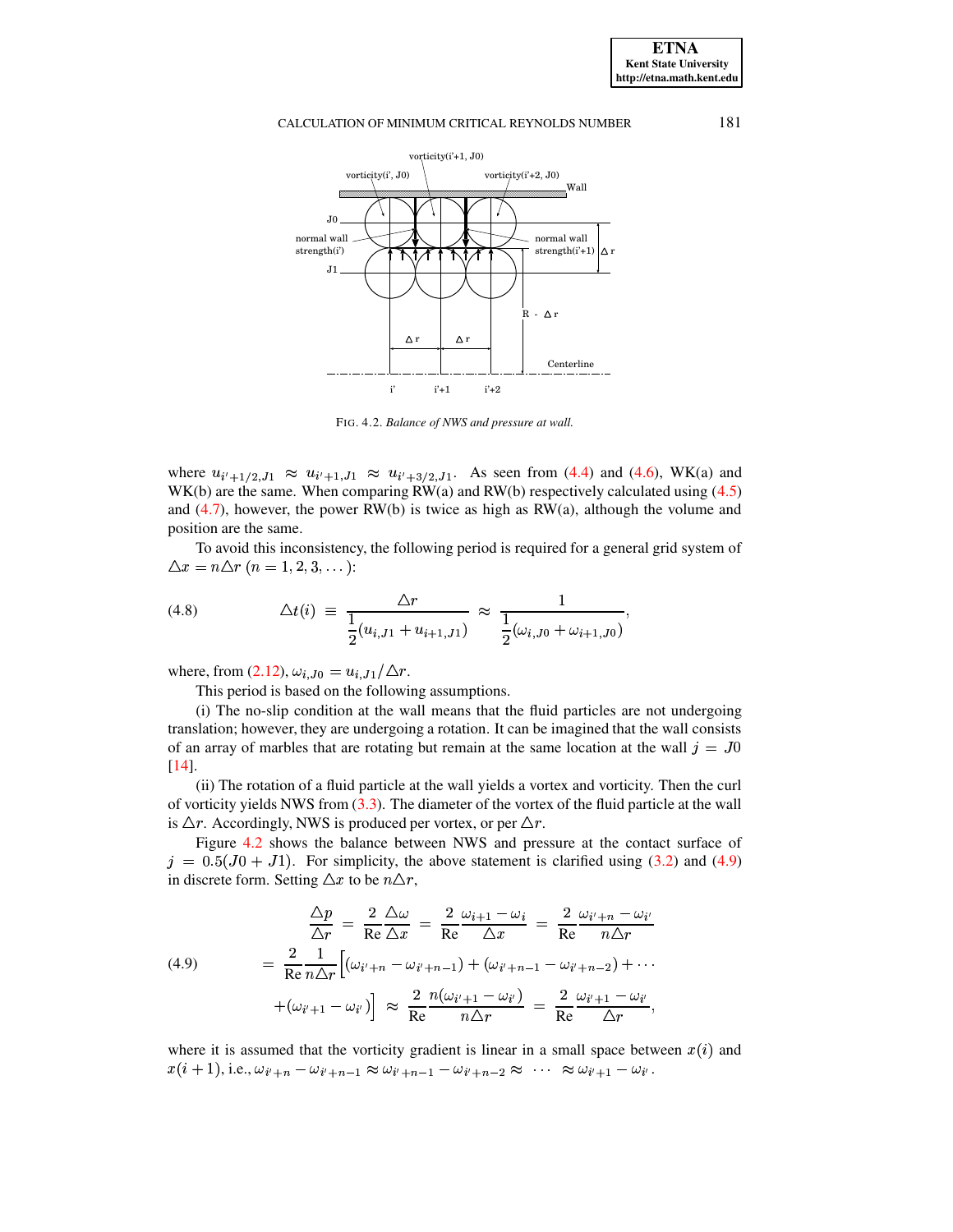<span id="page-14-1"></span>

|                | c1            | c2                | c3                         | c4        |         |         |           |
|----------------|---------------|-------------------|----------------------------|-----------|---------|---------|-----------|
| No             | $(p_c - p_w)$ | $(p_w - p_c)/p_c$ | $(p(j) - p_w)/(p_c - p_w)$ | $\omega$  | X(i)    | r(i, j) | <b>RW</b> |
| 1              | 0.01          |                   | 1.00                       |           | 0.00029 | 0.00    | 1.278     |
| $\mathfrak{2}$ | 0.01          |                   | 0.95                       |           | 0.00029 | 0.09    | 1.067     |
| 3              | 0.01          |                   | 0.90                       |           | 0.00029 | 0.13    | 0.898     |
| $\overline{4}$ | 0.05          |                   | 1.00                       |           | 0.00016 | 0.00    | 1.085     |
| 5              | 0.05          |                   | 0.95                       |           | 0.00016 | 0.10    | 0.895     |
| 6              | 0.05          |                   | 0.90                       |           | 0.00016 | 0.14    | 0.744     |
| 7              |               | 0.01              | 1.00                       |           | 0.00041 | 0.06    | 1.302     |
| 8              |               | 0.01              | 0.95                       |           | 0.00041 | 0.16    | 1.089     |
| 9              |               | 0.01              | 0.90                       |           | 0.00041 | 0.20    | 0.917     |
| 10             |               | 0.03              | 1.00                       |           | 0.00032 | 0.00    | 1.287     |
| 11             |               | 0.03              | 0.95                       |           | 0.00032 | 0.10    | 1.076     |
| 12             |               | 0.03              | 0.90                       |           | 0.00032 | 0.13    | 0.906     |
| 13             |               | 0.05              | 1.00                       |           | 0.00028 | 0.00    | 1.274     |
| 14             |               | 0.05              | 0.95                       |           | 0.00028 | 0.09    | 1.064     |
| 15             |               | 0.05              | 0.90                       |           | 0.00028 | 0.13    | 0.894     |
| 16             |               | 0.03              |                            | $10^{-7}$ | 0.00032 | 0.28    | 0.194     |

TABLE 4.1 *Power* (RW) and *evaluation criteria at*  $Re = 2000$ ,  $J0 = 51$ .

TABLE 4.2 *Power* (RW) and *evaluation criteria at*  $Re = 2000$ ,  $J0 = 101$ .

<span id="page-14-2"></span>

|    | c1            | c2                | c3                         | c4                       |         |         |           |
|----|---------------|-------------------|----------------------------|--------------------------|---------|---------|-----------|
| No | $(p_c - p_w)$ | $(p_w - p_c)/p_c$ | $(p(j) - p_w)/(p_c - p_w)$ | $\omega$                 | X(i)    | r(i, j) | <b>RW</b> |
| 17 | 0.01          |                   | 1.00                       | $\overline{\phantom{0}}$ | 0.00024 | 0.04    | 1.029     |
| 18 | 0.01          |                   | 0.95                       |                          | 0.00024 | 0.13    | 0.814     |
| 19 | 0.01          |                   | 0.90                       | $\overline{\phantom{0}}$ | 0.00024 | 0.17    | 0.674     |
| 20 | 0.05          |                   | 1.00                       |                          | 0.00013 | 0.00    | 0.912     |
| 21 | 0.05          |                   | 0.95                       |                          | 0.00013 | 0.12    | 0.708     |
| 22 | 0.05          |                   | 0.90                       | $\overline{\phantom{0}}$ | 0.00013 | 0.17    | 0.579     |
| 23 |               | 0.01              | 1.00                       |                          | 0.00029 | 0.30    | 1.039     |
| 24 |               | 0.01              | 0.95                       |                          | 0.00029 | 0.31    | 0.822     |
| 25 |               | 0.01              | 0.90                       |                          | 0.00029 | 0.32    | 0.682     |
| 26 |               | 0.03              | 1.00                       |                          | 0.00026 | 0.08    | 1.035     |
| 27 |               | 0.03              | 0.95                       |                          | 0.00026 | 0.17    | 0.819     |
| 28 |               | 0.03              | 0.90                       |                          | 0.00026 | 0.21    | 0.679     |
| 29 |               | 0.05              | 1.00                       |                          | 0.00024 | 0.02    | 1.029     |
| 30 |               | 0.05              | 0.95                       |                          | 0.00024 | 0.13    | 0.814     |
| 31 |               | 0.05              | 0.90                       |                          | 0.00024 | 0.17    | 0.674     |
| 32 |               | 0.03              |                            | $10^{-7}$                | 0.00026 | 0.33    | 0.087     |

(3) The power RW(i) for the volume  $V(i, j)$  is derived from [\(4.2\)](#page-11-2), [\(4.3\)](#page-12-5), and [\(4.8\)](#page-13-2). Thus the total power RW is

<span id="page-14-0"></span>(4.10) 
$$
RW = \sum_{i} \frac{V(i,j) \Delta p(i,j)}{\Delta t(i)}.
$$

**4.3. Effective region of NWS.** In order to calculate the power RW in [\(4.10\)](#page-14-0), we must determine the effective axial and radial regions of NWS. The effective region is determined by the following criteria c1–c4. Here,  $0 \ge p_c(i) \ge p(i, j) \ge p_w(i)$  in the radial direction.

Axially: (i) c1 =  $(p_c - p_w)$ , (ii) c2 =  $(p_w - p_c)/p_c$ .

Radially: (iii)  $c3 = (p(i, j) - p_w)/(p_c - p_w)$ , (iv)  $c4 = \omega$ .

The calculated results of RW are listed in Tables  $4.1$  for  $J0 = 51$  and  $4.2$  for  $J0 = 101$ . The effective regions of NWS are derived using Tables [4.1](#page-14-1) and [4.2,](#page-14-2) and Fig. [2.4](#page-7-3) at Re = 2000.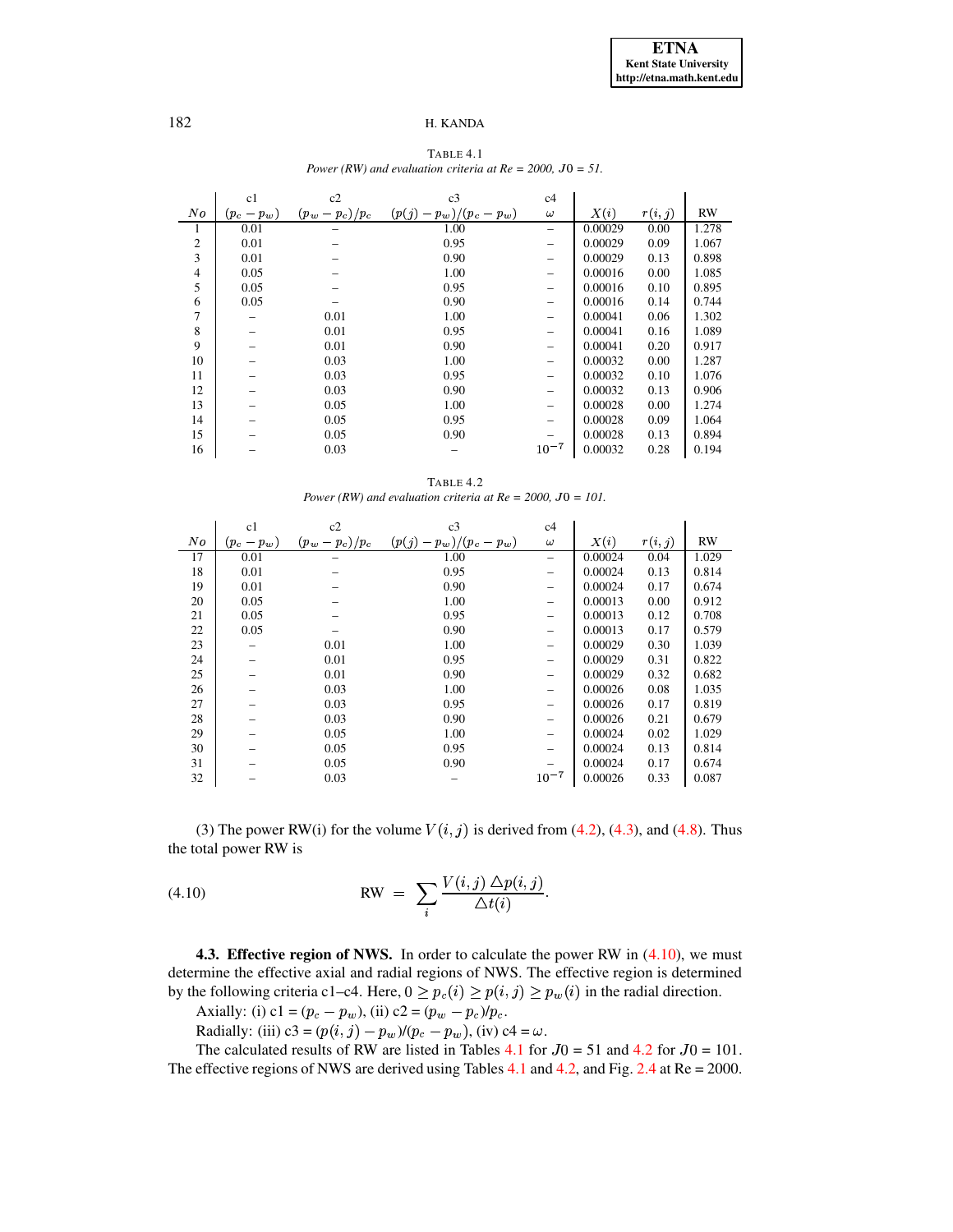| TABLE 4.3       |  |
|-----------------|--|
| Power RW and Re |  |

<span id="page-15-1"></span>

|         |  | Re   500   1000   2000   3000   5000   10,000 |  |
|---------|--|-----------------------------------------------|--|
| $J_{0}$ |  | <b>RW</b>                                     |  |
|         |  |                                               |  |
|         |  |                                               |  |

(1) The axial effective length of NWS is considered. For Cases No. 4 (c1 =  $0.05$ ) and 13 (c2 = 0.05), the effective axial lengths are 0.00016 and 0.00028. From Fig. [2.4\(](#page-7-3)a), at  $X = 0.0002$ , we can see a small pressure difference  $(p_c - p_w)$ , so criterion c2 is judged to be better than c1. At  $X = 0.0002$ ,  $p_c = -0.192$  and  $p_w = -0.225$ , c1 =  $(p_c - p_w) = 0.033$  and  $c2 = (p_w - p_c)/p_c = 0.147$ . At  $X = 0.0003$ , we can see a very small pressure difference  $(p_c - p_w)$ . Then,  $p_c = -0.241$  and  $p_w = -0.251$ ; c1 = 0.01 and c2 = 0.040. At  $X = 0.0004$ , there is no pressure difference  $(p_c - p_w)$ . Then,  $p_c = -0.277$  and  $p_w = -0.281$ ; c1 = 0.004 and  $c2 = 0.014$ . Accordingly, the threshold of c2 might be set at 0.030.



<span id="page-15-0"></span>FIG. 4.3. *Power (RW) vs Re.*

(2) The radial effective length is considered. For Cases No. 23 and 26 ( $c3 = 1.00$ ) in Table [4.2,](#page-14-2) the pressure is constant from  $r = 0$  (centerline) to  $r = 0.30$  and from  $r = 0$  to  $r = 0.08$ , respectively. For Cases No. 23 through 25, c3 = 1.00 at  $r = 0.30$ , 0.95 at  $r = 0.31$ , and 0.90 at  $r = 0.32$ , respectively. Accordingly, the threshold of c3 might be set at 0.95.

(3) The vorticity is transfered from near the wall into the central core by NWS. For Cases No. 16 and 32, the penetrated radial length of  $\omega = 10^{-7}$  is  $r = 0.28$  for  $J0 = 51$  and 0.33 for  $J0 = 101$ . Since the value of RW is very small, such as 0.194 and 0.087, respectively, we cannot use c4 as a criterion for determining the effective region of NWS.

**4.4. Calculation of minimum .** The calculated RW values are listed in Table [4.3](#page-15-1) and plotted against Re in Fig. [4.3,](#page-15-0) where the asterisks and dots denote the calculated results for  $J0 = 51$  and  $J0 = 101$ , respectively.

The minimum critical Reynolds number  $R_c(min)$  is calculated via linear interpolation employing the values of RW for Re = 2000 and 3000,

$$
\frac{R_c(min) - 3000}{2000 - 3000} \text{RW}\Big|_{Re = 2000} + \frac{R_c(min) - 2000}{3000 - 2000} \text{RW}\Big|_{Re = 3000} = 0.785.
$$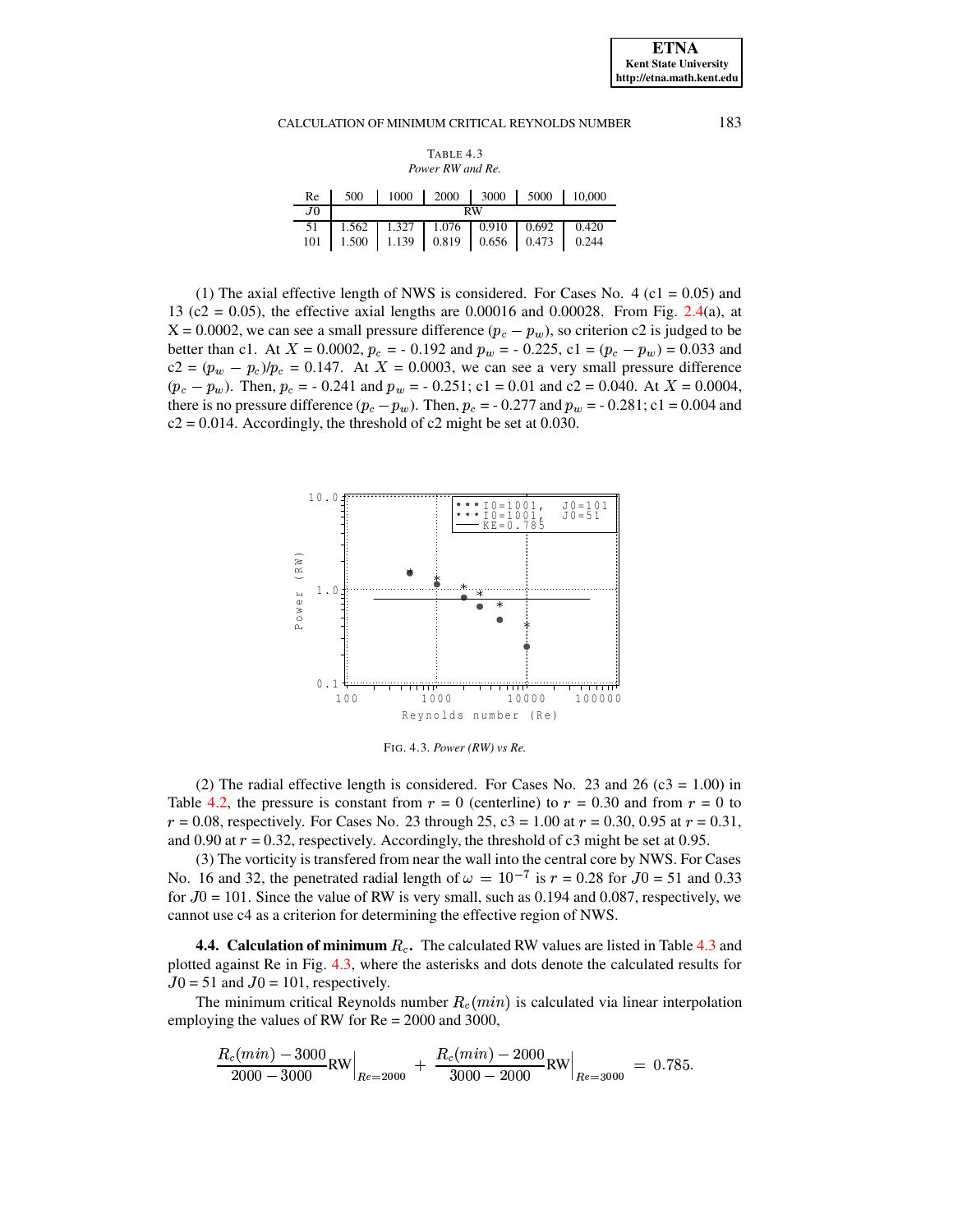We thus obtained  $R_c(min)$  of 3750 when  $J0 = 51$  and 2200 when  $J0 = 101$ .

**Conclusions.** A conceptual macromodel was built to determine  $R_c(min)$  for pipe flows, on the basis of the results of our experiments and previous calculations. The calculated results were  $R_c(min) = 3750$  when  $J0 = 51$  and 2200 when  $J0 = 101$ .

The model is based on NWS. NWS causes the difference  $(p_c - p_w)$  in the radial direction and accelerates fluid particles in the central core. In the entrance region, the velocity profile changes from a uniform distribution at the pipe inlet to a parabolic one in the fully developed region. The fluid particles in the central core are accelerated. The magnitude of the required nondimensional acceleration power is  $KE = 0.785$ , which is derived from the difference in kinetic energy between the flow at the inlet and that in the fully developed region.

The occurrence of the transition depends on the acceleration power RW given by NWS:

- (a) when  $RW < 0.785$ , transition takes place;
- (b) when  $RW > 0.785$ , transition never takes place.

A detailed study of the physical mechanism behind NWS and the occurrence of transition will be a future work.

**Acknowledgment.** We wish to express our sincere appreciation to Emeritus Professor F. Stenger of the University of Utah, Professor T. K. DeLillo of Wichita State University, and Dr. K. Shimomukai of SGI Japan for useful advice and encouragement, and to the Information Synergy Center, Tohoku University, for its outstanding computational services.

#### REFERENCES

- <span id="page-16-10"></span><span id="page-16-4"></span>[1] R.-Y. CHEN, *Flow in the entrance region at low Reynolds numbers*, J. Fluids Eng., 95 (1973), pp. 153–158.
- <span id="page-16-9"></span>[2] P. G. DRAZIN AND W. H. REID, *Hydrodynamic Stability*, Cambridge University Press, 1981, p. 219.
- <span id="page-16-8"></span>[3] S. GOLDSTEIN, *Modern Developments in Fluid Dynamics, Vol. 1*, Dover, 1965, pp. 97, 297–309.
- <span id="page-16-2"></span>[4] R. A. GRANGER, *Fluid Mechanics*, Dover, 1995, pp. 481–484.
- [5] L. M. HUANG AND T. S. CHEN, *Stability of the developing laminar pipe flow*, Phys. Fluids, 17 (1974), pp. 245–247.
- <span id="page-16-3"></span>[6] L. M. HUANG AND T. S. CHEN, *Stability of developing pipe flow subjected to non-axisymmetric disturbances*, J. Fluid Mech., 63 (1974), pp. 183–193.
- <span id="page-16-13"></span>[7] H. KANDA, *Numerical study of the entrance flow and its transition in a circular pipe*, ISAS (Institute of Space and Astronautical Science), Tokyo, Report No. 626, 1988.
- <span id="page-16-6"></span>[8] H. KANDA, *Computerized model of transition in circular pipe flows. Part 2. Calculation of the minimum critical Reynolds number*, ASME (American Society of Mechanical Engineers) FED, 250 (1999), pp. 197– 204.
- <span id="page-16-7"></span>[9] H. KANDA, *Laminar-turbulent transition: Calculation of minimum critical Reynolds number in channel flow*, RIMS (Research Institute for Mathematical Science, Kyoto Univ.) Kokyuroku, Bessatsu B1, 2007, pp. 199–217.
- <span id="page-16-5"></span>[10] H. KANDA AND T. YANAGIYA, *Hysteresis curve in reproduction of Reynolds's color-band experiments*, J. Fluids Eng., 130 (2008), 051202 (10 pages).
- <span id="page-16-1"></span>[11] R. R. KERSWELL, *Recent progress in understanding the transition to turbulenve in a pipe*, Nonlinearity, 18 (2005), pp. R17–R44.
- <span id="page-16-16"></span><span id="page-16-11"></span>[12] D. KONDEPUDI AND I. PRIGOGINE, *Modern Thermodynamics*, John Wiley & Sons, 1998, pp. 22, 55–56.
- <span id="page-16-17"></span>[13] M. J. LIGHTHILL, *Laminar Boundary Layers*, L. Rosenhead, ed., Dover, 1988, p. 54.
- <span id="page-16-12"></span>[14] R. L. PANTON, *Incompressible Flow*, Wiley-Interscience, 1984, p. 323.
- <span id="page-16-0"></span>[15] P. J. ROACHE, *Fundamentals of Computational Fluid Dynamics*, Hermosa, 1998, pp. 196–200.
- [16] O. REYNOLDS, *An experimental investigation of the circumstances which determine whether the motion of water shall be direct or sinuous, and of the Law of resistance in parallel channels,* Trans. Royal Soc. London, 174 (1883), pp. 935–982.
- <span id="page-16-15"></span>[17] A. H. SHAPIRO, R. SIEGEL, AND S. J. KLINE, *Friction factor in the laminar entry region of a smooth tube*, Proc. 2nd Natl. Congr, Appl. Mech., ASME, 1954, pp. 733–741.
- <span id="page-16-14"></span>[18] K. SHIMOMUKAI AND H. KANDA, *Numerical study of normal pressure distribution in entrance flow between parallel plates. I. Finite difference calculations*, Electron. Trans. Numer. Anal., 23 (2006), pp. 202–218. <http://etna.math.kent.edu/vol.23.2006/pp202-218.dir/pp202-218.html>.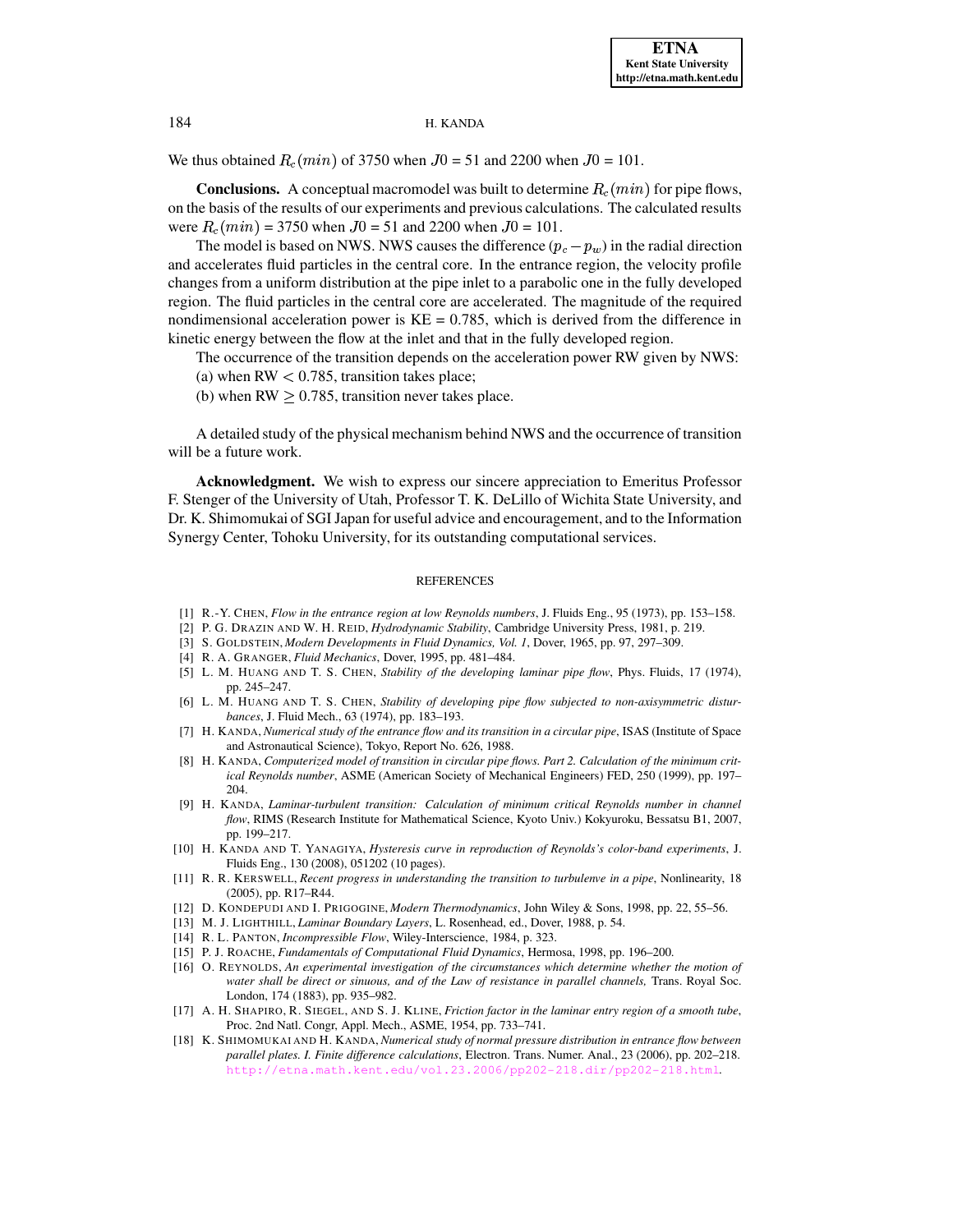<span id="page-17-2"></span>[19] K. SHIMOMUKAI AND H. KANDA, *Numerical study of normal pressure distribution in entrance pipe flow*, Electron. Trans. Numer. Anal., 30 (2008), pp. 10–25.

<http://etna.math.kent.edu/vol.30.2008/pp10-25.dir/pp10-25.html>.

- <span id="page-17-1"></span>[20] S. TANEKODA, *Fluid Dynamics by Learning from Flow Images (in Japanese)*, Asakura Publishing Co., Tokyo, 1993, p. 165.
- <span id="page-17-0"></span>[21] T. TATSUMI, *Stability of the laminar inlet-flow prior to the formation of Poisseuile regime*, J. Phy. Soc. of Japan, 7 (1952), pp. 489–502.

# **Appendix A.**

# **A.1. Nomenclature.**

| $C_b$              | $=$ | contraction ratio = $D_b/D$                             |
|--------------------|-----|---------------------------------------------------------|
| D                  | $=$ | pipe diameter = $2R$                                    |
| $D_b$              | $=$ | bellmouth diameter                                      |
| Η                  | $=$ | enthalpy = $U + pV$ , where V is volume                 |
| $\it i$            | $=$ | axial point of grid system                              |
| I0                 | $=$ | number of axial grid points                             |
| $\dot{j}$          | $=$ | radial point of grid system                             |
| J0                 | $=$ | number of radial grid points                            |
| KE                 | $=$ | increase in kinetic energy (unit is power); see $(3.6)$ |
| <b>NWS</b>         | $=$ | normal wall strength; see $(3.3)$                       |
| $\boldsymbol{p}$   | $=$ | pressure = $p' / ((1/2) \rho U_0^2)$                    |
| $\mathfrak{r}$     | $=$ | radial coordinate = $r'/D$                              |
| $_{\it R}$         | $=$ | pipe radius = $R'/D = 0.5$                              |
| Re                 | $=$ | Reynolds number = $U_0 D / \nu$                         |
| RW                 | $=$ | power done by NWS or rate of change of work; see (4.10) |
| $\,t_{\,}$         | $=$ | time = $(U_0/D)t'$                                      |
| T                  | $=$ | temperature                                             |
| $\boldsymbol{u}$   | $=$ | axial velocity                                          |
| $U_0$              | $=$ | mean axial velocity at pipe inlet                       |
| U                  | $=$ | internal energy                                         |
| $\boldsymbol{v}$   | $=$ | radial velocity                                         |
| V                  | $=$ | velocity vector or volume                               |
| WK                 | $=$ | work done by NWS                                        |
| $\boldsymbol{x}$   | $=$ | axial coordinate = $x'/D$                               |
| $x^{\prime}$       | $=$ | actual axial coordinate                                 |
| Χ                  | $=$ | axial coordinate = $x/Re = x'/(DRe)$                    |
| $\rho$             | $=$ | fluid density                                           |
| $\psi$             | $=$ | streamfunction = $\psi'/(U_0 D^2)$                      |
| $\omega$           | $=$ | vorticity = $(D/U_0)\omega'$                            |
| $\theta$           | $=$ | angle in cylindrical coordinates                        |
| $\boldsymbol{\nu}$ | $=$ | kinematic viscosity                                     |
| $\triangle p$      | $=$ | pressure drop                                           |
| $\triangle r$      | $=$ | radial grid size                                        |
| $\triangle x$      | $=$ | axial grid size                                         |
|                    |     |                                                         |

Superscript:  $(')$  = dimensional quantity